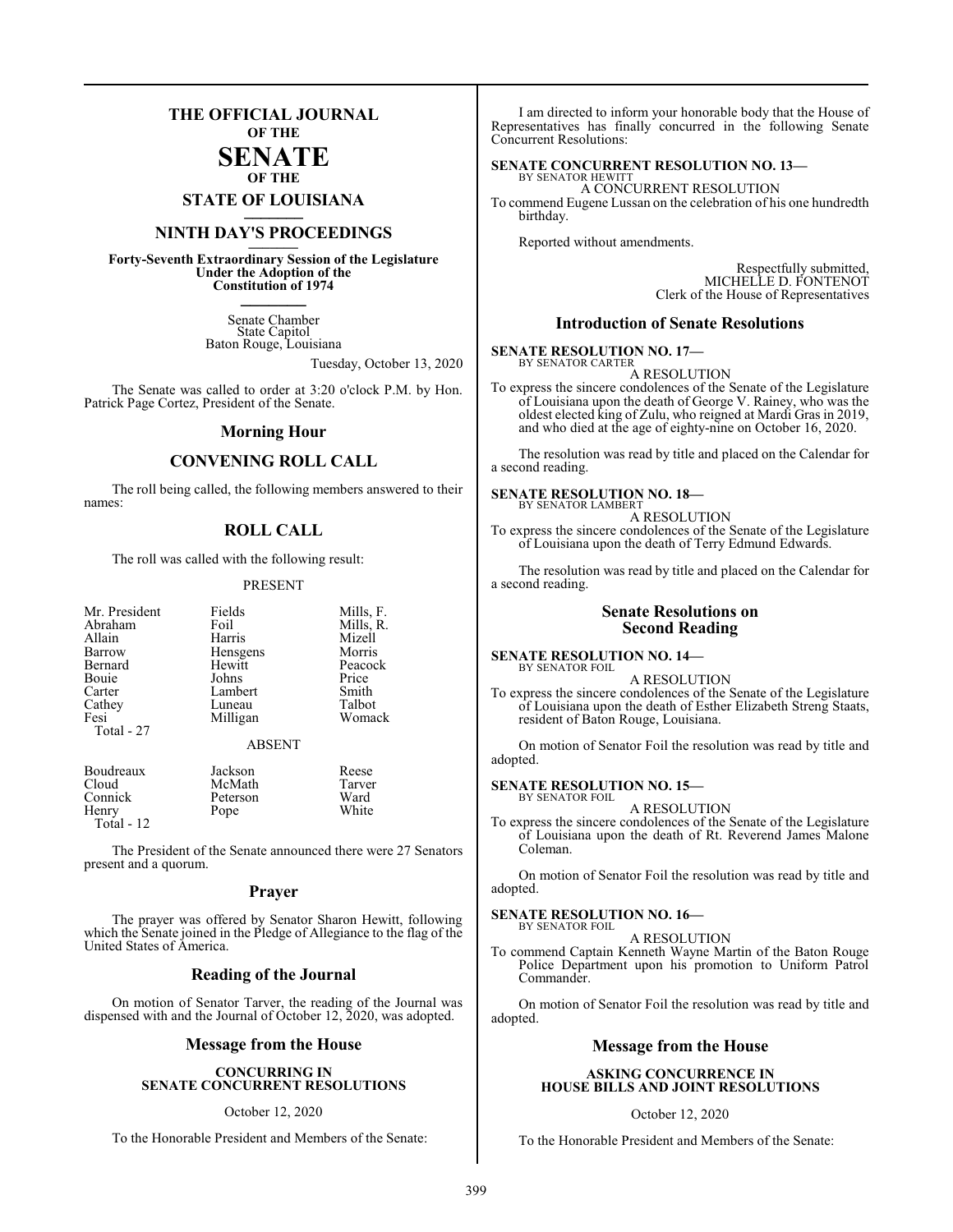I am directed to inform your honorable body that the House of Representatives has finally passed and asks your concurrence in the following House Bills and Joint Resolutions:

HB No. 37 HB No. 38 HB No. 67

HB No. 78

Respectfully submitted, MICHELLE D. FONTENOT Clerk of the House of Representatives

#### **House Bills and Joint Resolutions**

Senator Carter asked for and obtained a suspension of the rules to read House Bills and Joint Resolutions a first and second time by title and refer them to committee.

**HOUSE BILL NO. 37—** BY REPRESENTATIVES BEAULLIEU AND CHARLES OWEN AN ACT

To enact R.S. 47:6041, relative to income tax credits; to authorize an income tax credit for certain businesses; to provide for the amount of the credit; to provide for requirements and limitations; to authorize the carryforward of unused amounts of the credit; to provide for the claiming of credits; to provide for applicability; to provide for an effective date; and to provide for related matters.

The bill was read by title and referred by the President to the Committee on Revenue and Fiscal Affairs.

#### **HOUSE BILL NO. 38—**

BY REPRESENTATIVES HARRIS, AMEDEE, BACALA, CARRIER,<br>CREWS, ECHOLS, EDMONDS, EDMONSTON, FIRMENT, FONTENOT,<br>GADBERRY, GAROFALO, HODGES, HORTON, NELSON, CHARLES<br>OWEN, PRESSLY, SEABAUGH, VILLIO, AND WRIGHT<br>AN ACT

To enact Part VIII of Chapter 1 of Subtitle I of Title 39 of the Louisiana Revised Statutes of 1950, to be comprised of R.S. 39:291 and 292, relative to funding for parish and municipal police departments; to provide for budget submission requirements; to provide for the authority of the Joint Legislative Committee on the Budget; and to provide for related matters.

The bill was read by title and referred by the President to the Committee on Finance.

# **HOUSE BILL NO. 67—** BY REPRESENTATIVE CREWS

AN ACT

To provide for certain reductions to sales tax dedications under certain circumstances for Fiscal Year 2020-2021; to provide for the powers, duties, and authority of the Joint Legislative Committee on the Budget; to provide for effectiveness; and to provide for related matters.

The bill was read by title and referred by the President to the Committee on Finance.

#### **HOUSE BILL NO. 78—** BY REPRESENTATIVE BEAULLIEU

AN ACT

To enact R.S. 33:2760, relative to payments in lieu of taxes; to provide for agreements for investments in political subdivisions authorizing payments in lieu of ad valorem taxes; to provide for agreements authorizing payments in lieu of ad valorem taxes that may allow for property tax exemptions; to provide for the authority of political subdivisions; to provide for ownership and title of property subject to certain agreements; to provide for certain conditions and limitations; and to provide for related matters.

The bill was read by title and referred by the President to the Committee on Revenue and Fiscal Affairs.

## **Page 2 SENATE 9th DAY'S PROCEEDINGS**

#### **Message from the House**

#### **ASKING CONCURRENCE IN HOUSE CONCURRENT RESOLUTIONS**

October 12, 2020

To the Honorable President and Members of the Senate:

I am directed to inform your honorable body that the House of Representatives has finally passed and asks your concurrence in the following House Concurrent Resolutions:

HCR No. 13

Respectfully submitted, MICHELLE D. FONTENOT Clerk of the House of Representatives

#### **House Concurrent Resolutions on First Reading**

## **HOUSE CONCURRENT RESOLUTION NO. 13—** BY REPRESENTATIVE MIGUEZ A CONCURRENT RESOLUTION

To suspend until sixty days after final adjournment of the 2021 Regular Session ofthe Legislature of Louisiana the enforcement authority of the state fire marshal pursuant to R.S. 40:1591 and any powers delegated to the state fire marshal pursuant to R.S. 29:721 et seq. or 760 et seq. as they apply to violations of COVID-19-related restrictions.

The resolution was read by title and placed on the Calendar for a second reading.

#### **Rules Suspended**

Senator Reese asked for and obtained a suspension of the rules to advance to:

#### **Senate Concurrent Resolutions on Third Reading and Final Passage**

**SENATE CONCURRENT RESOLUTION NO. 5—**<br>BY SENATOR REESE AND REPRESENTATIVE BEAULLIEU<br>A CONCURRENT RESOLUTION

To suspend until sixty days after final adjournment of the 2021 Regular Session of the Legislature the provisions of R.S.  $23:1474(C)$ ,  $(G)(3)$ , and  $(H)$  providing for the determination of the unemployment insurance taxable wage base, maximum weekly benefit amount, and formula for the calculation of benefits for the 2021 calendar year.

#### **Floor Amendments**

Senator Reese proposed the following amendments.

#### **SENATE FLOOR AMENDMENTS**

Amendments proposed by Senator Reese to Reengrossed Senate Concurrent Resolution No. 5 by Senator Reese

#### AMENDMENT NO. 1

On page 1, line 8, between "unemployment" and "trust" insert "compensation"

#### AMENDMENT NO. 2

On page 1, line 13, between "state's" and "trust" insert "unemployment compensation"

#### AMENDMENT NO. 3

On page 1, at the end of line 14, add "fund"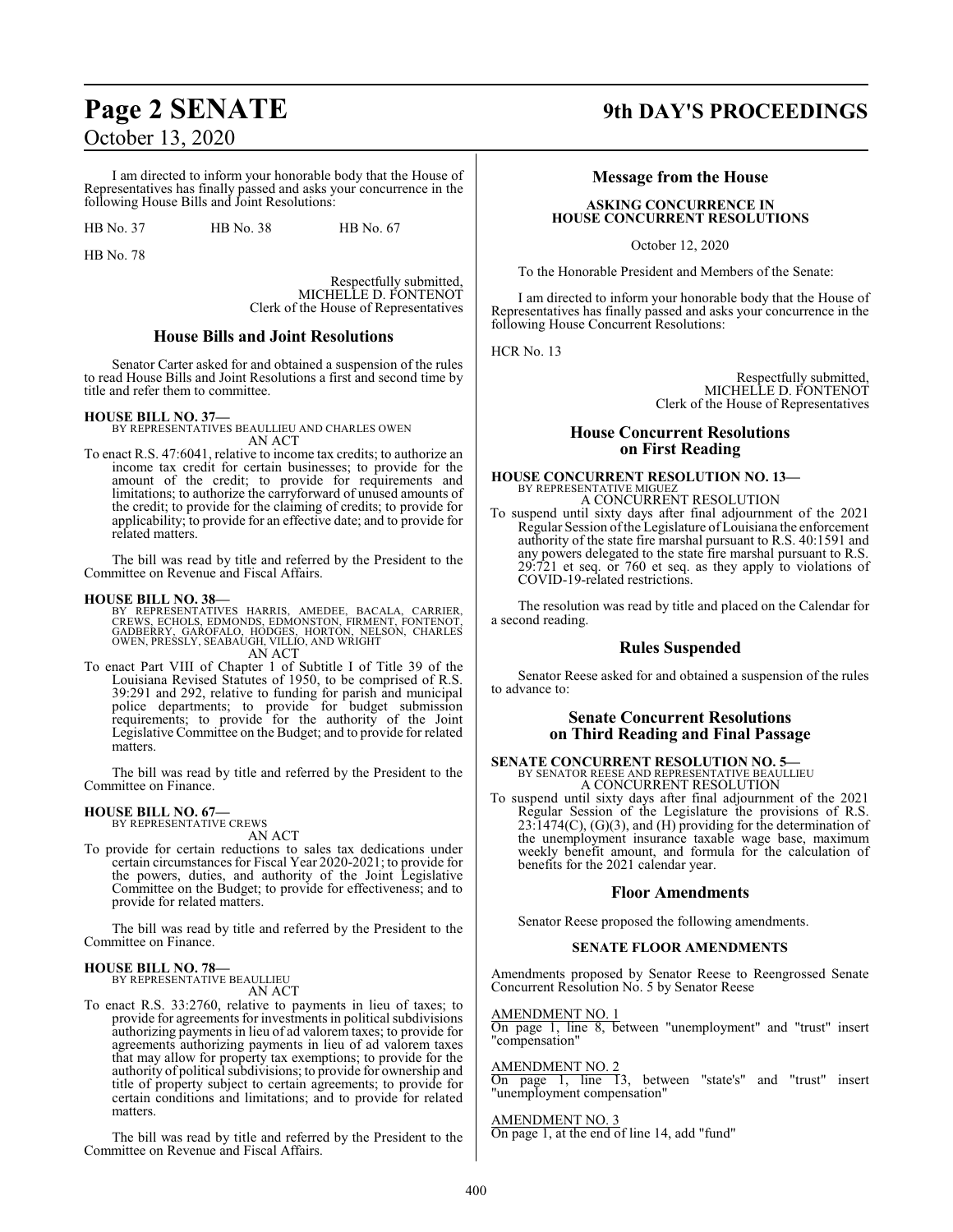## **9th DAY'S PROCEEDINGS Page 3 SENATE**

#### AMENDMENT NO. 4

On page 2, line 10, between "the" and "trust" insert "unemployment compensation"

AMENDMENT NO. 5 On page 2, line 13, change "UI" to "unemployment compensation"

AMENDMENT NO. 6

On page 2, line 16, between "the" and "fund" insert "unemployment compensation trust"

On motion of Senator Reese, the amendments were adopted.

The concurrent resolution was read by title. Senator Reese moved the final passage of the amended concurrent resolution.

#### **ROLL CALL**

The roll was called with the following result:

#### YEAS

| Mr. President | Harris        | Mizell  |
|---------------|---------------|---------|
| Abraham       | Henry         | Morris  |
| Allain        | Hensgens      | Peacock |
| Barrow        | Hewitt        | Price   |
| Bernard       | Jackson       | Reese   |
| Bouie         | Johns         | Smith   |
| Carter        | Lambert       | Talbot  |
| Cathey        | Luneau        | Tarver  |
| Connick       | McMath        | Ward    |
| Fesi          | Milligan      | White   |
| Fields        | Mills, F.     | Womack  |
| Foil          | Mills, R.     |         |
| Total $-35$   |               |         |
|               | <b>NAYS</b>   |         |
| Total $-0$    |               |         |
|               | <b>ABSENT</b> |         |

| Boudreaux | Peterson                                             |  |
|-----------|------------------------------------------------------|--|
| Cloud     | Pope                                                 |  |
| Total - 4 |                                                      |  |
|           | The Chair declared the amended concurrent resolution |  |

declared the amended concurrent resolution was passed, ordered re-reengrossed and sent to the House. Senator Reese moved to reconsider the vote by which the concurrent resolution was passed and laid the motion on the table.

#### **SENATE CONCURRENT RESOLUTION NO. 9—** BY SENATORS CORTEZ AND REESE

A CONCURRENT RESOLUTION

To suspend until sixty days after final adjournment of the 2021 Regular Session of the Legislature of Louisiana the provisions of  $\overline{R}$ .S. 23:1536(E)(1) relative to the unemployment insurance solvency tax on employers.

#### **Floor Amendments**

Senator Cortez proposed the following amendments.

#### **SENATE FLOOR AMENDMENTS**

Amendments proposed by Senator Cortez to Engrossed Senate Concurrent Resolution No. 9 by Senator Cortez

#### AMENDMENT NO. 1

On page 1, line 15, between "unemployment" and "trust" insert "compensation"

#### AMENDMENT NO. 2

On page 1, line 17, between "unemployment" and "trust" insert "compensation"

# October 13, 2020

#### AMENDMENT NO. 3

On page 2, line 2, between "unemployment" and "trust" insert "compensation"

AMENDMENT NO. 4 On page 2, at the end of line 9, add "unemployment compensation"

AMENDMENT NO. 5 On page 2, at the end of line 15, add "compensation"

On motion of Senator Cortez, the amendments were adopted.

The concurrent resolution was read by title. Senator Reese moved the final passage of the amended concurrent resolution .

#### **ROLL CALL**

The roll was called with the following result:

#### YEAS

| Mr. President      | Harris           | Mizell  |
|--------------------|------------------|---------|
| Abraham            | Henry            | Morris  |
| Allain             | Hensgens         | Peacock |
| Barrow             | Hewitt           | Price   |
| Bernard            | Jackson          | Reese   |
| Bouie              | Johns            | Smith   |
| Carter             | Lambert          | Talbot  |
| Cathey             | Luneau           | Tarver  |
| Connick            | McMath           | Ward    |
| Fesi               | Milligan         | White   |
| Fields             | Mills, F.        | Womack  |
| Foil               | Mills, R.        |         |
| Total $-35$        |                  |         |
|                    | <b>NAYS</b>      |         |
| Total - 0          |                  |         |
|                    | <b>ABSENT</b>    |         |
| Boudreaux<br>Cloud | Peterson<br>Pope |         |
|                    |                  |         |

The Chair declared the amended concurrent resolution was passed, ordered reengrossed and sent to the House. Senator Reese moved to reconsider the vote by which the concurrent resolution was passed and laid the motion on the table.

#### **Special Order of the Day No. 1**

**SENATE BILL NO. 38—** BY SENATOR WHITE

Total - 4

#### AN ACT

To enact Subpart N of Part II-A of Chapter 1 of Subtitle I of Title 39 of the Louisiana Revised Statutes of 1950, to be comprised of R.S. 39:100.51, relative to special funds; to create the Fiscal Year 2021 Balanced Budget Reserve Fund in the state treasury; to provide relative to the transfer, dedication, deposit, and use, as specified, of the Fiscal Year 2021 Balanced Budget Reserve Fund; to provide for an effective date; and to provide for related matters.

#### **Floor Amendments**

Senator White proposed the following amendments.

#### **SENATE FLOOR AMENDMENTS**

Amendments proposed by Senator White to Engrossed Senate Bill No. 38 by Senator White

AMENDMENT NO. 1 On page 1, line 2, following "To enact" and before "Subpart N" insert "R.S. 39:100.22 and"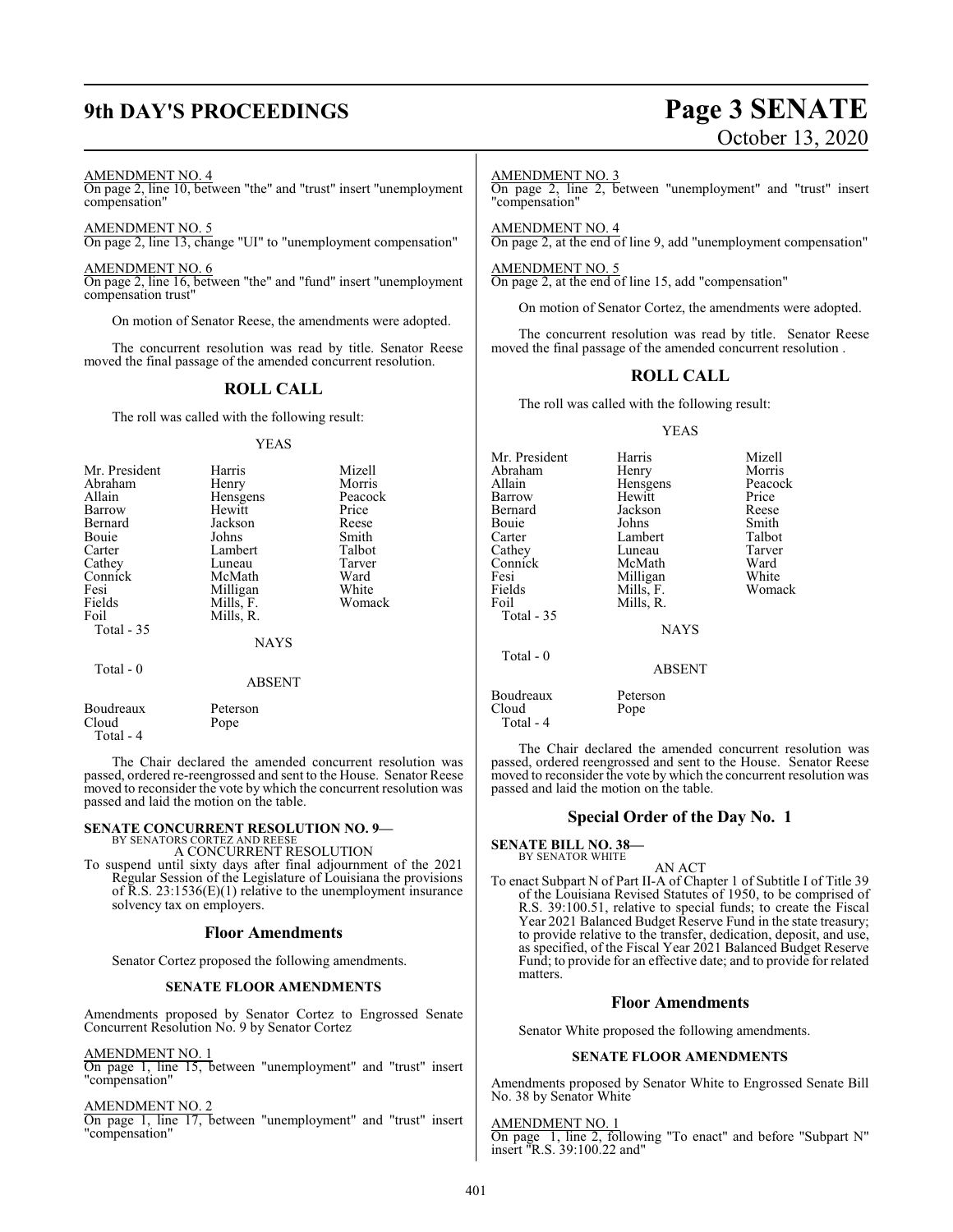#### AMENDMENT NO. 2

 $\frac{\text{NMEIVDMENT IVO}}{\text{On page 1, line 3, after}}$  39:100.51," and before "relative" insert "and to amend and reenact R.S. 47:302.2(D),"

#### AMENDMENT NO. 3

On page 1, delete lines 5 and 6, and insert the following: "treasury; to create the 2020 Overcollections Fund in the state treasury; to provide relative to the transfer, dedication, deposit, and use of certain special funds in the state treasury; to provide for an effective"

#### AMENDMENT NO. 4

On page 1, line 9, following "Section 1." and before "Subpart N" insert "R. S. 39:100.22, and"

#### AMENDMENT NO. 5

On page 1, line 10, following "R.S. 39:100.51," and before "hereby", change "is" to "are"

#### AMENDMENT NO. 6

On page 2, line 3, after "**expenditures**" and before "**Fiscal Year**" change "**in**" to "**and attributable to**"

#### AMENDMENT NO. 7

On page 2, between lines 11 and 12, insert "\* \* \*"

#### AMENDMENT NO. 8

On page 2, between lines 22 and 23, insert the following: Section 2. R.S. 47:302.2(D) is hereby amended and reenacted to read as follows:

§302.2. Disposition of certain collections in the city of Shreveport A. A. \* \* \*

\* \* \* D. **(1)** Notwithstanding any other provision ofthis Section to the contrary, for the 2020-2021 Fiscal Year monies in the fund in the amount of two hundred thousand dollars may be made available for the LSU Health Sciences Center Shreveport provided, however, that any distributions of monies to the LSU Health Sciences Center Shreveport shall occur in equal quarterly amounts after the distributions to entities which have pledged or dedicated such monies into bonds have been made each quarter.

**(2) Notwithstanding any other provision of this Section to the contrary, for the last two quarters of the 2020-2021 Fiscal Year monies in the fund in the amount of one hundred eighty-seven thousand dollars may be made available for the LSU Health Sciences Center Shreveport provided, however, that any distributions of monies to the LSU Health Sciences Center Shreveport shall occur in equal quarterly amounts after the distributions to entities which have pledged or dedicated such monies into bonds have been made each quarter.** \* \* \*"

#### AMENDMENT NO. 9

On page 2, line 23, change "Section 2." to "Section 3."

On motion of Senator White, the amendments were adopted.

The bill was read by title. Senator White moved the final passage of the amended bill.

## **ROLL CALL**

The roll was called with the following result:

#### YEAS

| Mr. President | Harris    | Morris  |
|---------------|-----------|---------|
| Abraham       | Henry     | Peacock |
| Allain        | Hensgens  | Price   |
| Bernard       | Hewitt    | Reese   |
| Bouie         | Johns     | Smith   |
| Carter        | Lambert   | Talbot  |
| Cathey        | Luneau    | Tarver  |
| Connick       | Milligan  | Ward    |
| Fesi          | Mills, F. | White   |

# **Page 4 SENATE 9th DAY'S PROCEEDINGS**

| Fields<br>Foil<br>Total $-32$             | Mills, R.<br>Mizell<br><b>NAYS</b> | Womack |
|-------------------------------------------|------------------------------------|--------|
| Total $-0$                                | <b>ABSENT</b>                      |        |
| Barrow<br>Boudreaux<br>Cloud<br>Total - 7 | Jackson<br>McMath<br>Peterson      | Pope   |

The Chair declared the amended bill was passed, ordered reengrossed and sent to the House. Senator White moved to reconsider the vote by which the bill was passed and laid the motion on the table.

### **Special Order of the Day No. 2**

#### **HOUSE BILL NO. 24—** BY REPRESENTATIVE ZERINGUE

AN ACT

To appropriate funds from certain sources in specific amounts for the making of supplemental appropriations to the capital outlay budget for Fiscal Year 2020-2021; to provide for an effective date; and to provide for related matters.

#### **Floor Amendments**

Senator Allain proposed the following amendments.

#### **SENATE FLOOR AMENDMENTS**

Amendments proposed by Senator Allain to Engrossed House Bill No. 24 by Representative Zeringue

#### AMENDMENT NO. 1

On page 1, line 6, after "Act" insert "No."

#### AMENDMENT NO. 2

On page 1, delete lines 15 through 18 and insert:

"On page 8, delete lines 35 and 36 in their entirety and insert the following:

| "Payable from Federal Funds                                        | 362,928,040      |
|--------------------------------------------------------------------|------------------|
| Payable from State General Fund (Direct)<br>Non-Recurring Revenues | 3,000,000        |
| Total                                                              | \$1,078,416,654" |

On motion of Senator Allain, the amendments were adopted.

The bill was read by title. Senator Allain moved the final passage of the amended bill.

## **ROLL CALL**

The roll was called with the following result:

| Mr. President | Harris   | Mizell  |
|---------------|----------|---------|
| Abraham       | Henry    | Morris  |
| Allain        | Hensgens | Peacock |
| Bernard       | Hewitt   | Price   |
| Bouie         | Johns    | Reese   |
| Carter        | Lambert  | Smith   |
| Cathey        | Luneau   | Talbot  |
| Connick       | McMath   | Tarver  |
|               |          |         |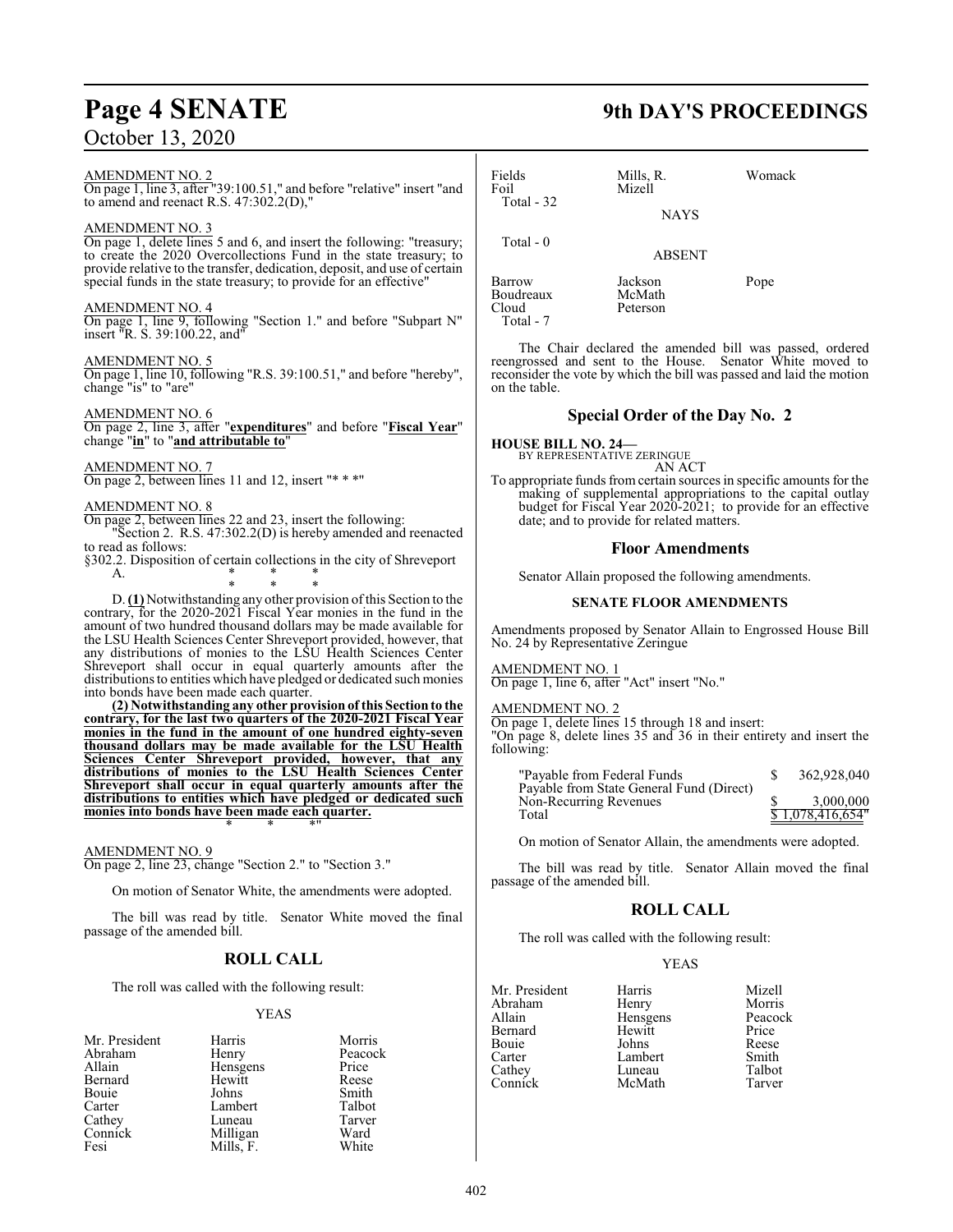## **9th DAY'S PROCEEDINGS Page 5 SENATE**

| Fesi<br>Fields      | Milligan<br>Mills, F. | Ward<br>White |
|---------------------|-----------------------|---------------|
| Foil<br>Total $-33$ | Mills, R.             | Womack        |
|                     | <b>NAYS</b>           |               |

Total - 0

ABSENT

| Barrow    | Cloud   | Peterson |
|-----------|---------|----------|
| Boudreaux | Jackson | Pope     |
| Total - 6 |         |          |

The Chair declared the amended bill was passed, ordered reengrossed and sent to the House. Senator Allain moved to reconsider the vote by which the bill was passed and laid the motion on the table.

#### **Special Order of the Day No. 3**

**HOUSE BILL NO. 39—**

BY REPRESENTATIVE ZERINGUE AN ACT

To appropriate funds and to make certain reductions from certain sources to be allocated to designated agencies and purposes in specific amounts for the making of supplemental appropriations and reductions for the agencies and purposes for Fiscal Year 2020-2021; to provide for an effective date; and to provide for related matters.

#### **Floor Amendments**

Senator White proposed the following amendments.

#### **SENATE FLOOR AMENDMENTS**

Amendments proposed by Senator White to Reengrossed House Bill No. 39 by Representative Zeringue

#### AMENDMENT NO. 1

In Senate Committee Amendment No. 5, proposed by the Senate Committee on Finance and adopted by the Senate on October 12, 2020, on page 3, line 46, delete "(\$2,631,185)" and insert "(\$2,361,185)"

AMENDMENT NO. 2 On page 1, between lines 16 and 17, insert the following:

"Payable out of Federal Funds from the Fiscal Year 2019-2020 Coronavirus Relief Fund allocation to the Administrative Program for payments to the Legislative Budgetary Control Council for eligible expenses related to COVID-19 response efforts \$ 3,223,984"

AMENDMENT NO. 3 On page 3, after line 39, insert the following:

#### "**LEGISLATIVE EXPENSE**

#### **24-960 LEGISLATIVE BUDGETARY CONTROL COUNCIL**

Payable out of the State General Fund by Interagency Transfers from the Governor's Office of Homeland Security and Emergency Preparedness to the Legislative Budgetary Control Council for eligible expenses related to COVID-19  $$3,223,984"$ 

On motion of Senator White, the amendments were adopted.

The bill was read by title. Senator White moved the final passage of the amended bill.

# October 13, 2020

### **ROLL CALL**

The roll was called with the following result:

#### YEAS

| Mr. President<br>Abraham<br>Allain | Harris<br>Henry    | Morris<br>Peacock<br>Price |
|------------------------------------|--------------------|----------------------------|
| Bernard                            | Hensgens<br>Hewitt | Reese                      |
| Boudreaux                          | Johns              | Smith                      |
| Bouie                              | Lambert            | Talbot                     |
| Carter                             | Luneau             | Tarver                     |
| Cathey                             | McMath             | Ward                       |
| Connick                            | Milligan           | White                      |
| Fesi                               | Mills, F.          | Womack                     |
| Fields                             | Mills, R.          |                            |
| Foil                               | Mizell             |                            |
| Total $-34$                        |                    |                            |
|                                    | <b>NAYS</b>        |                            |
| Total $-0$                         |                    |                            |
|                                    | <b>ABSENT</b>      |                            |
| Barrow                             | Jackson            | Pope                       |
| $Cl$ <sub>oud</sub>                | Peterson           |                            |

The Chair declared the amended bill was passed and ordered it returned to the House. Senator White moved to reconsider the vote by which the bill was passed and laid the motion on the table.

#### **Senate Bills and Joint Resolutions on Third Reading and Final Passage**

**SENATE BILL NO. 5—** BY SENATOR HEWITT

Total - 5

AN ACT

To amend and reenact R.S. 51:61, 64, and 65, relative to foreign trade zones; to provide relative to the Plaquemines Port, Harbor and Terminal District; to provide authorization for the district to make application to be designated as a foreign trade zone; and to provide for related matters.

#### **Floor Amendments**

Senator Hewitt proposed the following amendments.

#### **SENATE FLOOR AMENDMENTS**

Amendments proposed by Senator Hewitt to Engrossed Senate Bill No. 5 by Senator Hewitt

AMENDMENT NO. 1

On page 2, at the end of line 9, delete "Livingston-", at the beginning of line 10, delete "Tangipahoa Parishes" and insert "South "Tangipahoa Parishes" and insert "South **Tangipahoa Parish**"

On motion of Senator Hewitt, the amendments were adopted.

#### **Floor Amendments**

Senator Hewitt proposed the following amendments.

#### **SENATE FLOOR AMENDMENTS**

Amendments proposed by Senator Hewitt to Engrossed Senate Bill No. 5 by Senator Hewitt

#### AMENDMENT NO. 1

On page 3, after line 5, insert: "Section 2. This Act shall become effective upon signature by the governor or, if not signed by the governor, upon expiration of the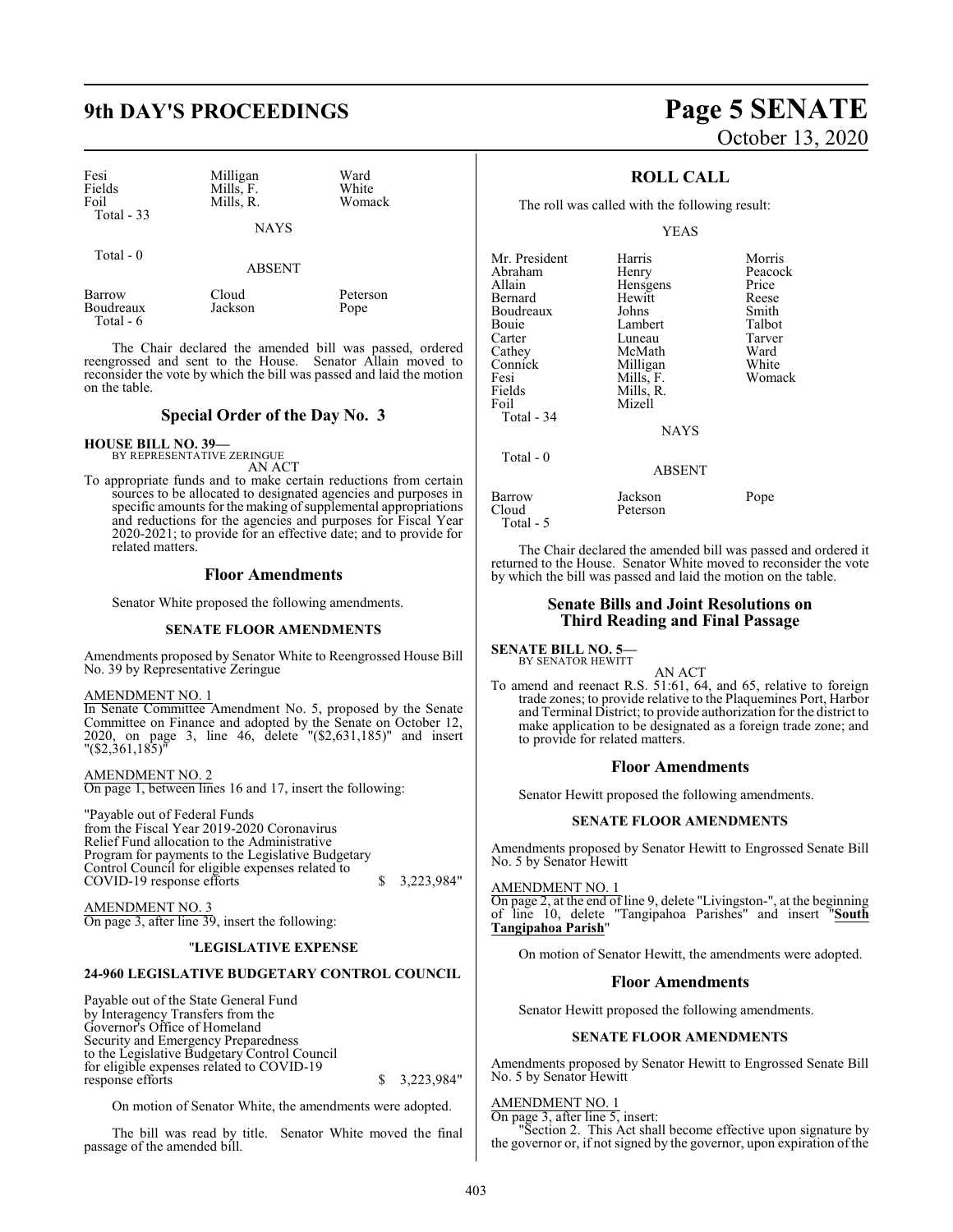time for bills to become law without signature by the governor, as provided by Article III, Section 18 of the Constitution of Louisiana. If vetoed by the governor and subsequently approved by the legislature, this Act shall become effective on the day following such approval."

On motion of Senator Hewitt, the amendments were adopted.

The bill was read by title. Senator Hewitt moved the final passage of the amended bill.

#### **ROLL CALL**

The roll was called with the following result:

#### YEAS

| Mr. President      | Harris        | Morris  |
|--------------------|---------------|---------|
| Abraham            | Henry         | Peacock |
| Allain             | Hensgens      | Price   |
| <b>Bernard</b>     | Hewitt        | Reese   |
| Boudreaux          | Johns         | Smith   |
| Bouie              | Lambert       | Talbot  |
| Carter             | Luneau        | Tarver  |
| Cathey             | McMath        | Ward    |
| Connick            | Milligan      | White   |
| Fesi               | Mills, F.     | Womack  |
| Fields             | Mills, R.     |         |
| Foil               | Mizell        |         |
| Total - 34         |               |         |
|                    | <b>NAYS</b>   |         |
| Total $-0$         |               |         |
|                    | <b>ABSENT</b> |         |
| Barrow             | Jackson       | Pope    |
| Cloud<br>Total - 5 | Peterson      |         |

The Chair declared the amended bill was passed, ordered reengrossed and sent to the House. Senator Hewitt moved to reconsider the vote by which the bill was passed and laid the motion on the table.

#### **SENATE BILL NO. 69—**

BY SENATORS JOHNS, ABRAHAM, ALLAIN, BERNARD, BOUDREAUX, BOUIE, CARTER, CATHEY, CORTEZ, FESI, FIELDS, FOIL, HARRIS,<br>HENSGENS, HEWITT, JACKSON, LAMBERT, LUNEAU, MILLIGAN,<br>FRED MILLS, ROBERT MILLS, MIZELL, MORRIS, PEACOCK, PRICE,<br>REESE, SMITH,TALBOT,TARVER, WARD, WHITE AND WOMACK<br>

To enact Chapter 14 of Title 45 of the Louisiana Revised Statutes of 1950, to be comprised of R.S. 45:1611 through 1613, relative to cable service providers and video service providers; to provide relative to an emergency service plan; to provide for submission of the plan to the legislature and certain executive branch agencies; to provide for civil fines; to provide for certain terms, conditions, and procedures; and to provide for related matters.

#### **Floor Amendments**

Senator Johns proposed the following amendments.

#### **SENATE FLOOR AMENDMENTS**

Amendments proposed by Senator Johns to Engrossed Senate Bill No. 69 by Senator Johns

#### AMENDMENT NO. 1

On page 1, line 5, delete "the plan" and insert "certain information"

#### AMENDMENT NO. 2

On page 3, delete lines 16 through 28 and insert:

"**A.(1) On or before June 1, 2021, each cable service provider and video service provider shall prepare and submit to**

## **Page 6 SENATE 9th DAY'S PROCEEDINGS**

**the commission an emergency service plan, which shall include a provider's emergency preparedness and response plan to an emergency or disaster.**

**(2) The emergency service plan shall include all of the following information:**"

AMENDMENT NO. 3 **On page** 3, line 29, change "**(1)**" to "**(a)**"

AMENDMENT NO. 4 On page 4, line 2, change "**(2)**" to "**(b)**"

AMENDMENT NO. 5 On page 4, line 4, change "**(3)**" to "**(c)**"

AMENDMENT NO. 6 On page 4, line 7, change "**(4)**" to "**(d)**"

AMENDMENT NO. 7 On page 4, line 9, change "**(5)**" to "**(e)**"

AMENDMENT NO. 8 On page 4, line 11, change "**(6)**" to "**(f)**"

AMENDMENT NO. 9 On page 4, line 14, change "**(7)**" to "**(g)**"

AMENDMENT NO. 10

On page 4, between lines 15 and 16 insert:

"**B.(1) Upon receipt of an emergency service plan, the commission shall review the plan to determine compliance with the provisions of this Chapter and any rules and regulations of the commission.**

**(2) On or before August first of each year, the commission shall submit a written declaration certifying compliance or noncompliance with the provisions of this Section for each cable service provider and video service provider to the director of the Governor's Office of Homeland Security and Emergency Preparedness, the Senate Committee on Commerce, Consumer Protection and International Affairs, and the House Committee on Commerce.**

**C. Each cable service provider and video service provider shall review its emergency service plan on an annual basis. If any change is made to the emergency service plan, the revised plan shall be submitted to the commission on or before the following June first. If no change was made to the emergency service plan, written notification that the previously submitted plan is current shall be submitted to the commission on or before the following June first.**

**D. On or before March 1, 2021, the commission shall adopt rules and regulations consistent with its rulemaking authority in Article 4, Section 21(B) of the Constitution of Louisiana to implement the provisions of this Chapter.**

**E. The filing of an emergency service plan in accordance with the provisions of this Section shall not subject any cable service provider or video service provider to any regulatory jurisdiction by the commission not in effect on December 1, 2020.**

**F. If a cable service provider or video service provider uses the same facilities to provide any other service regulated by the commission and files with the commission an emergency service plan for that service that includes an emergency preparedness and response plan for cable service, video service, or both, that cable service provider or video service provider shall not be required to submit an additional emergency service plan pursuant to the provisions of this Section.**"

#### AMENDMENT NO. 11

On page 4, delete lines 22 through 26 and insert:

"Section 2. This Act shall become effective on December 1, 2020."

On motion of Senator Johns, the amendments were adopted.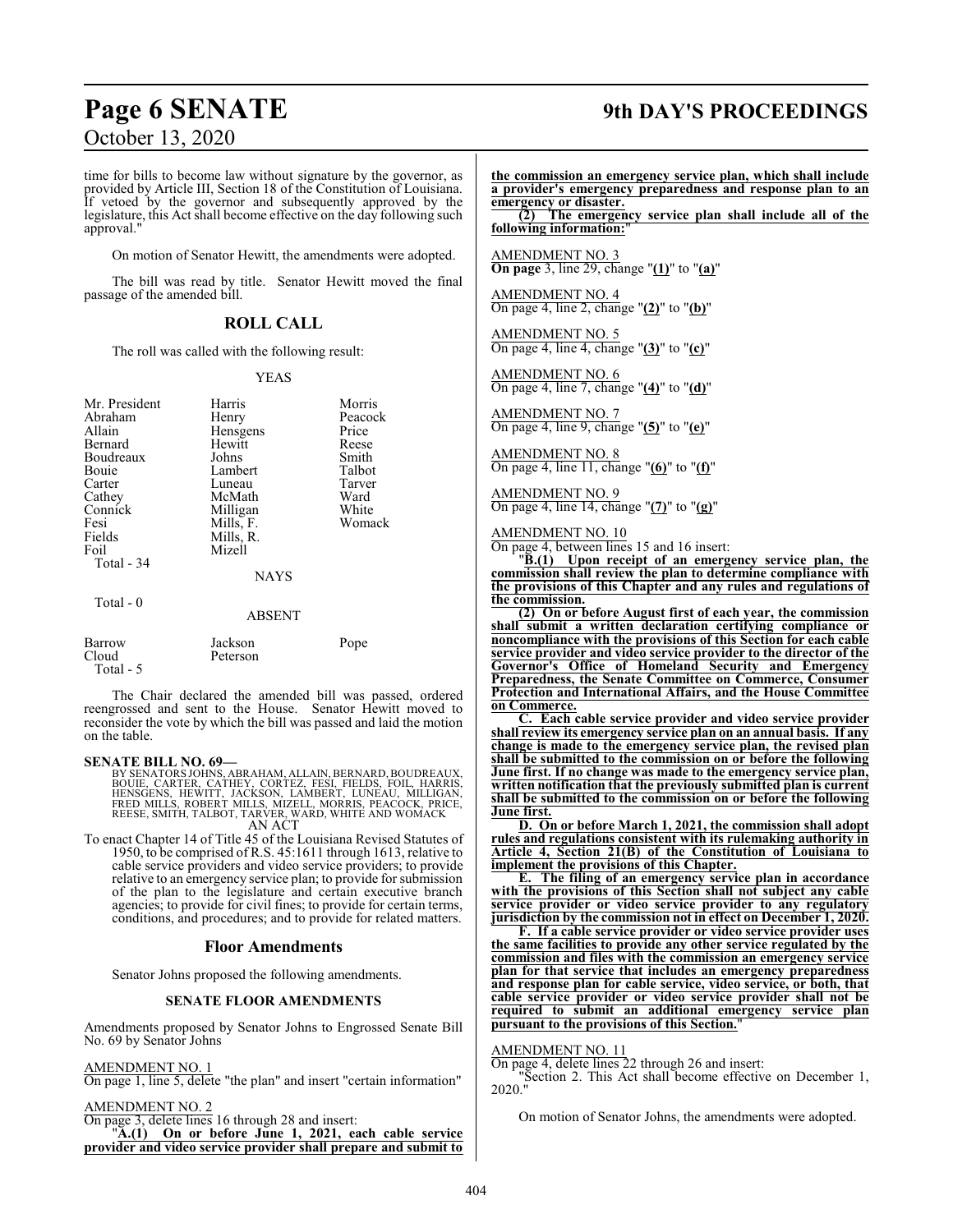## **9th DAY'S PROCEEDINGS Page 7 SENATE**

The bill was read by title. Senator Johns moved the final passage of the amended bill.

#### **ROLL CALL**

The roll was called with the following result:

#### YEAS

| Mr. President | Foil          | Mills, R. |
|---------------|---------------|-----------|
| Abraham       | Harris        | Mizell    |
| Allain        | Henry         | Morris    |
| Barrow        | Hensgens      | Peacock   |
| Bernard       | Hewitt        | Price     |
| Boudreaux     | Jackson       | Reese     |
| Bouie         | Johns         | Smith     |
| Carter        | Lambert       | Talbot    |
| Cathey        | Luneau        | Tarver    |
| Connick       | McMath        | Ward      |
| Fesi          | Milligan      | White     |
| Fields        | Mills, F.     | Womack    |
| Total $-36$   |               |           |
|               | <b>NAYS</b>   |           |
| Total - 0     |               |           |
|               | <b>ABSENT</b> |           |
|               |               |           |

| Cloud     | Peterson | Pope |
|-----------|----------|------|
| Total - 3 |          |      |

The Chair declared the amended bill was passed, ordered reengrossed and sent to the House. Senator Johns moved to reconsider the vote by which the bill was passed and laid the motion on the table.

**SENATE BILL NO. 12—** BY SENATOR ROBERT MILLS AND REPRESENTATIVE EDMONDS AN ACT

To amend and reenact R.S. 29:770(B) and 771(B)(2)(c) and to enact R.S. 40:2005.1, relative to a state of public health emergency; to require hospitals, nursing homes, and adult residential care homes to provide patient or resident access to members of the clergy during a state of public health emergency for COVID-19 or other contagious or infectious diseases; to require the Department of Health to promulgate rules; to provide for rules for members of the clergy who voluntarily enter inpatient health care facilities to minister; to provide for definitions; to provide for licensed professional counselors; to provide for emotional and spiritual support from clergy; to provide for legislative purpose; to provide for restrictions; to provide for immunity from liability for hospitals, nursing homes, and adult residential care homes; and to provide for related matters.

#### **Floor Amendments**

Senator Robert Mills proposed the following amendments.

#### **SENATE FLOOR AMENDMENTS**

Amendments proposed by Senator Robert Mills to Engrossed Senate Bill No. 12 by Senator Robert Mills

#### AMENDMENT NO. 1

On page 3, line 5, change "**R.S. 29:770(C)**" to "**R.S. 40:2005.1**"

On motion of Senator Robert Mills, the amendments were adopted.

The bill was read by title. Senator Robert Mills moved the final passage of the amended bill.

# October 13, 2020

### **ROLL CALL**

The roll was called with the following result:

#### YEAS

| Mr. President | Harris        | Morris  |
|---------------|---------------|---------|
| Abraham       | Henry         | Peacock |
| Allain        | Hensgens      | Price   |
| Barrow        | Hewitt        | Reese   |
| Bernard       | Jackson       | Smith   |
| Bouie         | Johns         | Talbot  |
| Carter        | Lambert       | Tarver  |
| Cathey        | McMath        | Ward    |
| Connick       | Milligan      | White   |
| Fesi          | Mills, F.     | Womack  |
| Fields        | Mills, R.     |         |
| Foil          | Mizell        |         |
| Total - 34    |               |         |
|               | <b>NAYS</b>   |         |
| Total - 0     |               |         |
|               | <b>ABSENT</b> |         |
| Boudreaux     | Luneau        | Pope    |
| Cloud         | Peterson      |         |
| Total - 5     |               |         |

The Chair declared the amended bill was passed, ordered reengrossed and sent to the House. Senator Robert Mills moved to reconsider the vote by which the bill was passed and laid the motion on the table.

## **SENATE BILL NO. 13—**<br>BY SENATOR PEACOCK

- AN ACT
- To enact R.S. 40:1133.1(E) and Part VI of Chapter 5-C of Title 40 of the Louisiana Revised Statutes of 1950, to be comprised of R.S. 40:1141, relative to the Emergency Medical Services Personnel Licensure Interstate Compact (REPLICA); to provide for enactment of the model legislation required to participate in the compact; to provide for criminal background checks; to provide for an effective date; and to provide for related matters.

The bill was read by title. Senator Peacock moved the final passage of the bill.

#### **ROLL CALL**

The roll was called with the following result:

| Mr. President<br>Abraham<br>Allain<br>Barrow<br>Bernard<br>Boudreaux<br>Bouie<br>Carter<br>Cathey<br>Connick<br>Fesi<br>Fields | Foil<br>Harris<br>Henry<br>Hensgens<br>Hewitt<br>Jackson<br>Johns<br>Lambert<br>Luneau<br>McMath<br>Milligan<br>Mills, F. | Mills, R.<br>Mizell<br>Morris<br>Peacock<br>Price<br>Reese<br>Smith<br>Talbot<br>Tarver<br>Ward<br>White<br>Womack |
|--------------------------------------------------------------------------------------------------------------------------------|---------------------------------------------------------------------------------------------------------------------------|--------------------------------------------------------------------------------------------------------------------|
| Total - 36                                                                                                                     | <b>NAYS</b>                                                                                                               |                                                                                                                    |
| Total - 0                                                                                                                      | <b>ABSENT</b>                                                                                                             |                                                                                                                    |
| Cloud<br>Total - 3                                                                                                             | Peterson                                                                                                                  | Pope                                                                                                               |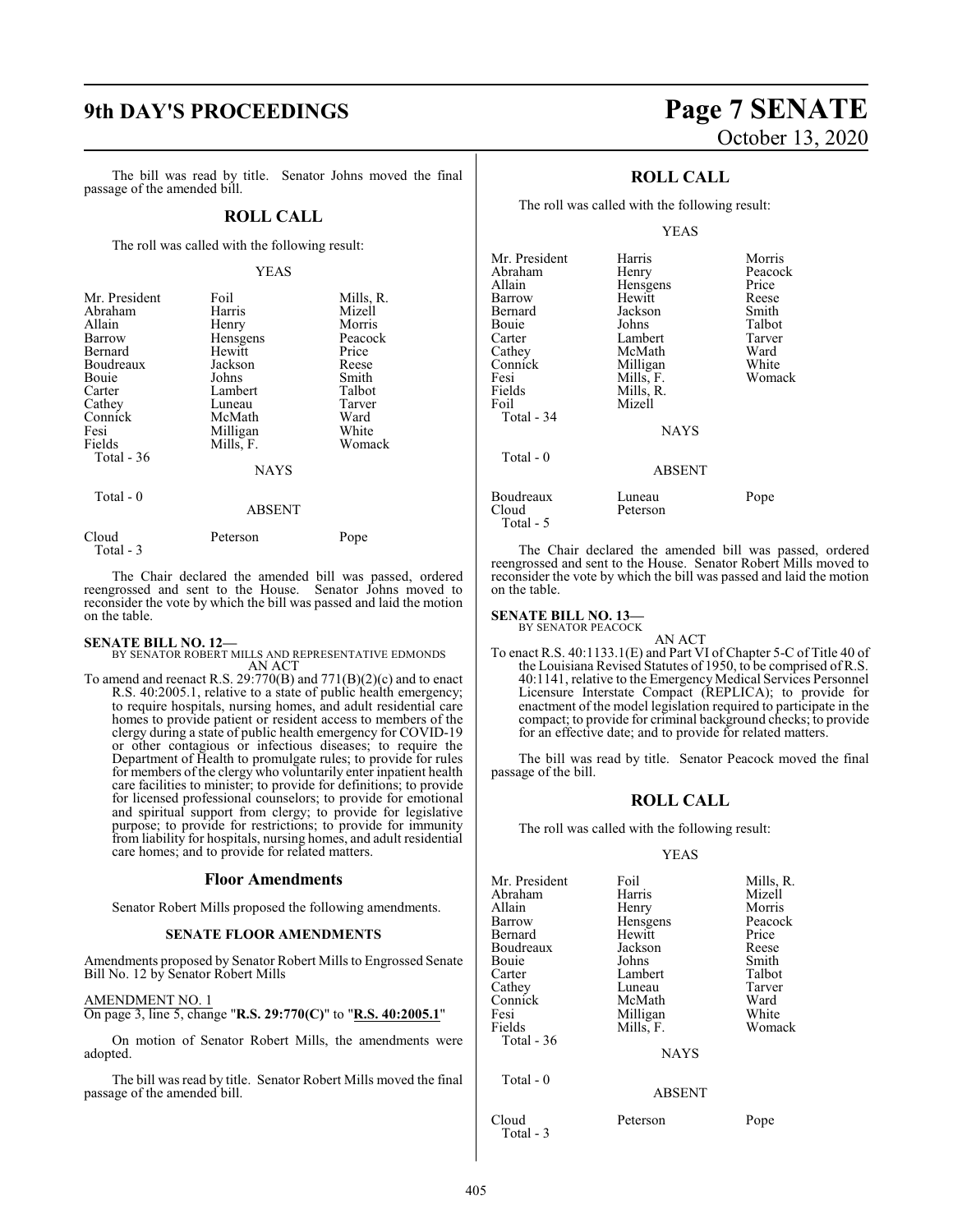## **Page 8 SENATE 9th DAY'S PROCEEDINGS**

The Chair declared the bill was passed and ordered it sent to the House. Senator Peacock moved to reconsider the vote by which the bill was passed and laid the motion on the table.

#### **SENATE BILL NO. 15—** BY SENATOR MILLIGAN

AN ACT

To amend and reenact R.S. 17:81(O) and (Z) and R.S. 42:851(E)(2) and to enact R.S. 42:851(U), relative to group health insurance for public school employees; to provide relative to effective dates of coverage for employees of public elementary and secondary school systems during a disaster or emergency; to provide for application and rules promulgation; to provide for an effective date; and to provide for related matters.

The bill was read by title and returned to the Calendar, subject to call.

#### **SENATE BILL NO. 24—** BY SENATOR TALBOT

AN ACT

To enact R.S. 40:31.37(J), relative to licensing and permit fees; to provide for an exemption or refund for fees paid by certain businesses closed due to COVID-19; to provide for an effective date; and to provide for related matters.

The bill was read by title. Senator Talbot moved the final passage of the bill.

## **ROLL CALL**

The roll was called with the following result:

#### YEAS

| Mr. President<br>Abraham<br>Allain<br>Barrow<br>Bernard<br>Boudreaux<br>Bouie<br>Carter<br>Cathey<br>Connick<br>Fesi<br>Fields | Foil<br>Harris<br>Henry<br>Hensgens<br>Hewitt<br>Jackson<br>Johns<br>Lambert<br>Luneau<br>McMath<br>Milligan<br>Mills, F. | Mills, R.<br>Mizell<br>Morris<br>Peacock<br>Price<br>Reese<br>Smith<br>Talbot<br>Tarver<br>Ward<br>White<br>Womack |
|--------------------------------------------------------------------------------------------------------------------------------|---------------------------------------------------------------------------------------------------------------------------|--------------------------------------------------------------------------------------------------------------------|
| Total - 36                                                                                                                     | <b>NAYS</b>                                                                                                               |                                                                                                                    |
| Total - 0                                                                                                                      | <b>ABSENT</b>                                                                                                             |                                                                                                                    |
| Cloud<br>Total - 3                                                                                                             | Peterson                                                                                                                  | Pope                                                                                                               |

The Chair declared the bill was passed and ordered it sent to the House. Senator Talbot moved to reconsider the vote by which the bill was passed and laid the motion on the table.

#### **SENATE BILL NO. 27—** BY SENATOR PEACOCK

AN ACT

To amend and reenact R.S. 37:1272(2) and to enact Part I - C of Chapter 15 of Title 37 of the Louisiana Revised Statutes of 1950, to be comprised of R.S. 37:1310.1, relative to the practice of medicine; to provide for certain qualifications of applicants who wish to practice medicine; to provide for authority to enter into the Interstate Medical Licensure Compact; to provide for enactment of the model language required to participate in the compact; to provide for definitions; to provide for eligibility, application, and renewal process; to provide for a coordinated information system; to provide for investigations and disciplinary actions; to provide for membership, powers, and duties of the Interstate Medical Licensure Compact Commission; to provide for oversight and enforcement of the compact; to provide for withdrawal and dissolution of the compact; to provide for severability; to provide for an effective date; and provide for related matters.

The bill was read by title. Senator Peacock moved the final passage of the bill.

### **ROLL CALL**

The roll was called with the following result:

|--|--|

| Mr. President<br>Abraham<br>Allain<br>Barrow | Foil<br>Harris<br>Henry<br>Hensgens  | Mills, R.<br>Mizell<br>Morris<br>Peacock |
|----------------------------------------------|--------------------------------------|------------------------------------------|
| Bernard<br>Boudreaux                         | Hewitt<br>Jackson                    | Price<br>Reese                           |
| Bouie<br>Carter<br>Cathey<br>Connick         | Johns<br>Lambert<br>Luneau<br>McMath | Smith<br>Talbot<br>Tarver<br>Ward        |
| Fesi                                         | Milligan                             | White                                    |
| Fields<br>Total - 36                         | Mills, F.<br><b>NAYS</b>             | Womack                                   |
| Total $-0$                                   | <b>ABSENT</b>                        |                                          |
| Cloud                                        | Peterson                             | Pope                                     |

Total - 3

The Chair declared the bill was passed and ordered it sent to the House. Senator Peacock moved to reconsider the vote by which the bill was passed and laid the motion on the table.

## **SENATE BILL NO. 34—**<br>BY SENATOR PEACOCK

AN ACT To enact Part II of Chapter 34 of Title 37 of the Louisiana Revised Statutes of 1950, to be comprised of R.S. 37:2678.1, relative to the Audiology and Speech-Language Pathology Interstate Compact; to provide for the model language required to participate in the compact; to provide for the effectiveness of the compact upon adoption by ten member states; to provide for the definitions, powers, duties, and functions of the compact; to designate Chapter 34 of Title 37 of the Louisiana Revised Statutes of 1950, comprised of R.S. 37:2650 through 2666, "PART I. SPEECH-LANGUAGE PATHOLOGISTS AND AUDIOLOGISTS"; to provide for an effective date; and to provide for related matters.

The bill was read by title. Senator Peacock moved the final passage of the bill.

#### **ROLL CALL**

The roll was called with the following result:

|          | Mizell           |
|----------|------------------|
| Harris   | Morris           |
| Henry    | Peacock          |
| Hensgens | Price            |
| Hewitt   | Reese            |
| Johns    | Smith            |
| Lambert  | Talbot           |
| Luneau   | Tarver           |
| McMath   | Ward             |
|          | Womack           |
|          | Foil<br>Milligan |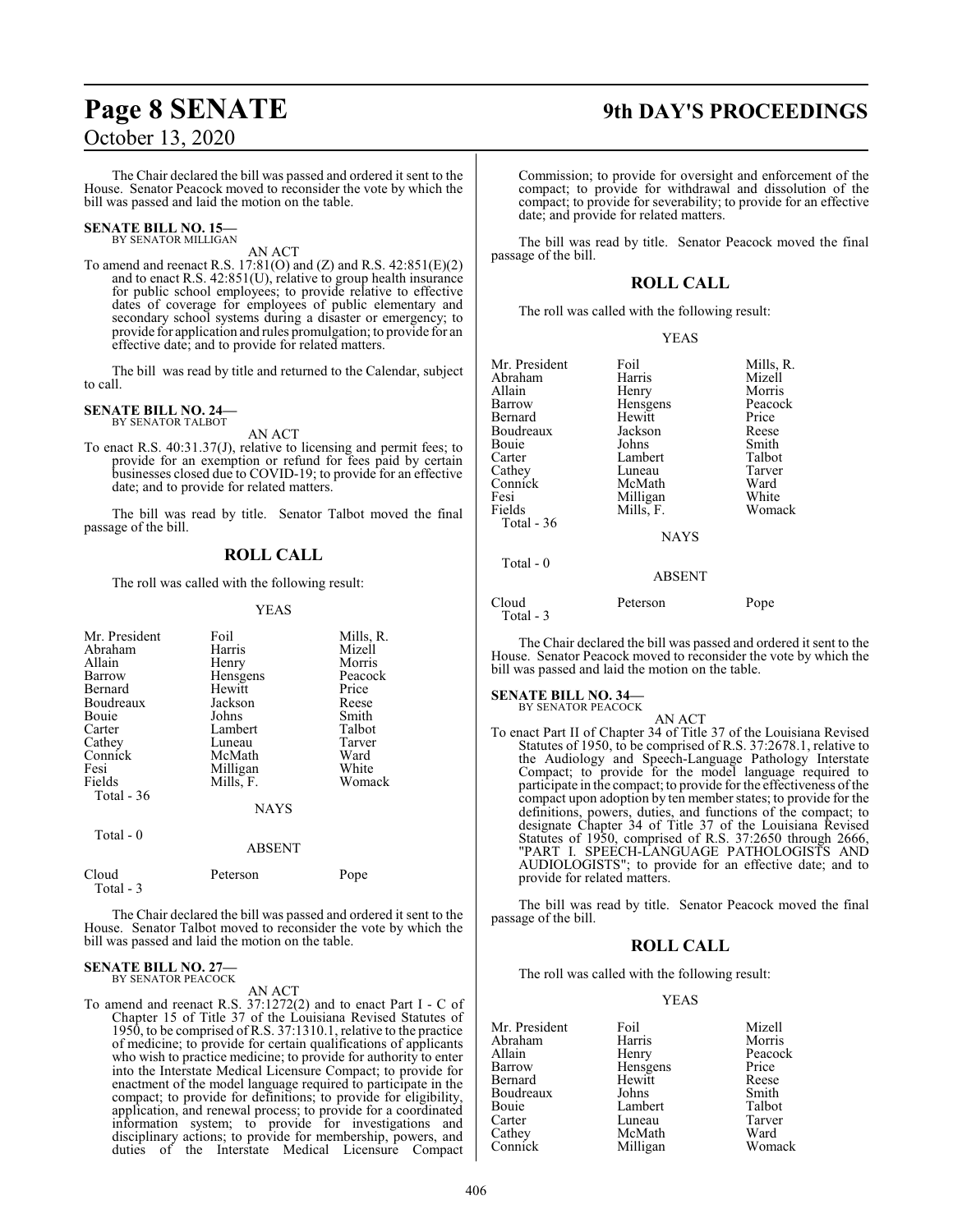## **9th DAY'S PROCEEDINGS Page 9 SENATE**

| Fesi<br>Fields<br>Total - 34 | Mills, F.<br>Mills, R. |  |
|------------------------------|------------------------|--|
|                              | <b>NAYS</b>            |  |
| Total - 0                    | <b>ABSENT</b>          |  |

| Cloud     |  |
|-----------|--|
| Jackson   |  |
| Total - 5 |  |

Pope

The Chair declared the bill was passed and ordered it sent to the House. Senator Peacock moved to reconsider the vote by which the bill was passed and laid the motion on the table.

Peterson White

## **SENATE BILL NO. 47—** BY SENATOR PETERSON

AN ACT

To amend and reenact R.S. 39:100.43(F), relative to the Coronavirus Local RecoveryAllocation Program; to determine the maximum allocation for each parish from the Coronavirus Local Recovery Allocation Fund; to provide for an effective date; and to provide for related matters.

The bill was read by title and returned to the Calendar, subject to call.

## **SENATE BILL NO. 51—** BY SENATOR BARROW

AN ACT

To amend and reenact the introductory paragraph of R.S. 37:1218 and the introductory paragraph of  $1218.\overline{1}(\overline{A})$  and to repeal R.S.  $37:1218(A)(5)$  and  $1218.\overline{1}(A)(4)$ , relative to the administration of immunizations and vaccines by pharmacists; to provide for the administration of influenza immunizations; to provide for the administration of other immunizations and vaccines including the COVID-19 vaccine; to repeal the credentialing requirement; to provide for an effective date; and to provide for related matters.

#### **Floor Amendments**

Senator Fred Mills sent up floor amendments.

#### **SENATE FLOOR AMENDMENTS**

Amendments proposed by Senator Fred Mills on behalf of the Legislative Bureau to Engrossed Senate Bill No. 51 by Senator Barrow

AMENDMENT NO. 1

On page 2, line 2, following beginning of the line and before "A" insert "A."

AMENDMENT NO. 2

On page 2, line 7, after "Immunization" and before the comma change "Practice" to "**Practices**"

Onmotion ofSenator Fred Mills, the amendments were adopted.

#### **Floor Amendments**

Senator Barrow proposed the following amendments.

#### **SENATE FLOOR AMENDMENTS**

Amendments proposed by Senator Barrow to Engrossed Senate Bill No. 51 by Senator Barrow

AMENDMENT NO. 1

On page 1, line 7, change "an effective date" to "effective dates"

#### AMENDMENT NO. 2

On page 2, between lines 15 and 16, insert the following:

"Section 2. The introductory paragraph of R.S. 37:1218 and the introductory paragraph of  $1218.1(A)$  are hereby amended and reenacted to read as follows:

§1218. Administration of influenza immunization

A pharmacist may administer an influenza immunization to any person three **seven** years of age or older without a prescription or medical order contingent upon all of the following provisions: \* \* \*

§1218.1. Administration of immunizations and vaccines other than influenza immunizations

A pharmacist may administer to an individual age three **seventeen** or older an immunization or a vaccine, including but not limited to a COVID-19 vaccine when available, without a **patientspecific** prescription or medical order if the immunization or the vaccine is administered in conformance with the most current immunization administration protocol as set forth by the United States Centers for Disease Control and Prevention Advisory Committee on Immunization Practice<del>, is consistent with United</del><br>States Food and Drug Administration approved labeling, or is States Food and Drug Administration approved labeling, otherwise authorized by the United States Food and Drug Administration. At the time that a pharmacist administers an immunization or vaccine under the provisions of this Section, the pharmacist shall also inform the individual that the administration of an immunization or vaccine under this Section is not to be construed as being in lieu of an annual checkup with the individual's primary care or family physician. \* \* \*"

#### AMENDMENT NO. 3

On page 2, line 16, change "Section 2" to "Section 3"

#### AMENDMENT NO. 4

On page 2, delete line 17

#### AMENDMENT NO. 5

On page 2, line 18, delete "This" and insert "Sections 1, 3, 4, and 5 of this"

#### AMENDMENT NO. 6

On page 2, line 21, after "legislature," insert "Sections 1, 3, 4, and 5 of"

#### AMENDMENT NO. 7

On page 2, after line 22, insert the following: "Section 5. The provisions of Section 2 of this Act shall become effective on August 1, 2022."

On motion of Senator Barrow, the amendments were adopted.

#### **Floor Amendments**

Senator Barrow proposed the following amendments.

#### **SENATE FLOOR AMENDMENTS**

Amendments proposed by Senator Barrow to Engrossed Senate Bill No. 51 by Senator Barrow

#### AMENDMENT NO. 1

On page 2, at the end of line 14, insert "**If the pharmacist administers an immunization or vaccine to a minor, the pharmacist shall also inform the parent or guardian that the administration of an immunization or vaccine under this Section is not to be construed as being in lieu of the minor's regularly scheduled well-child visit.**"

On motion of Senator Barrow, the amendments were adopted.

# October 13, 2020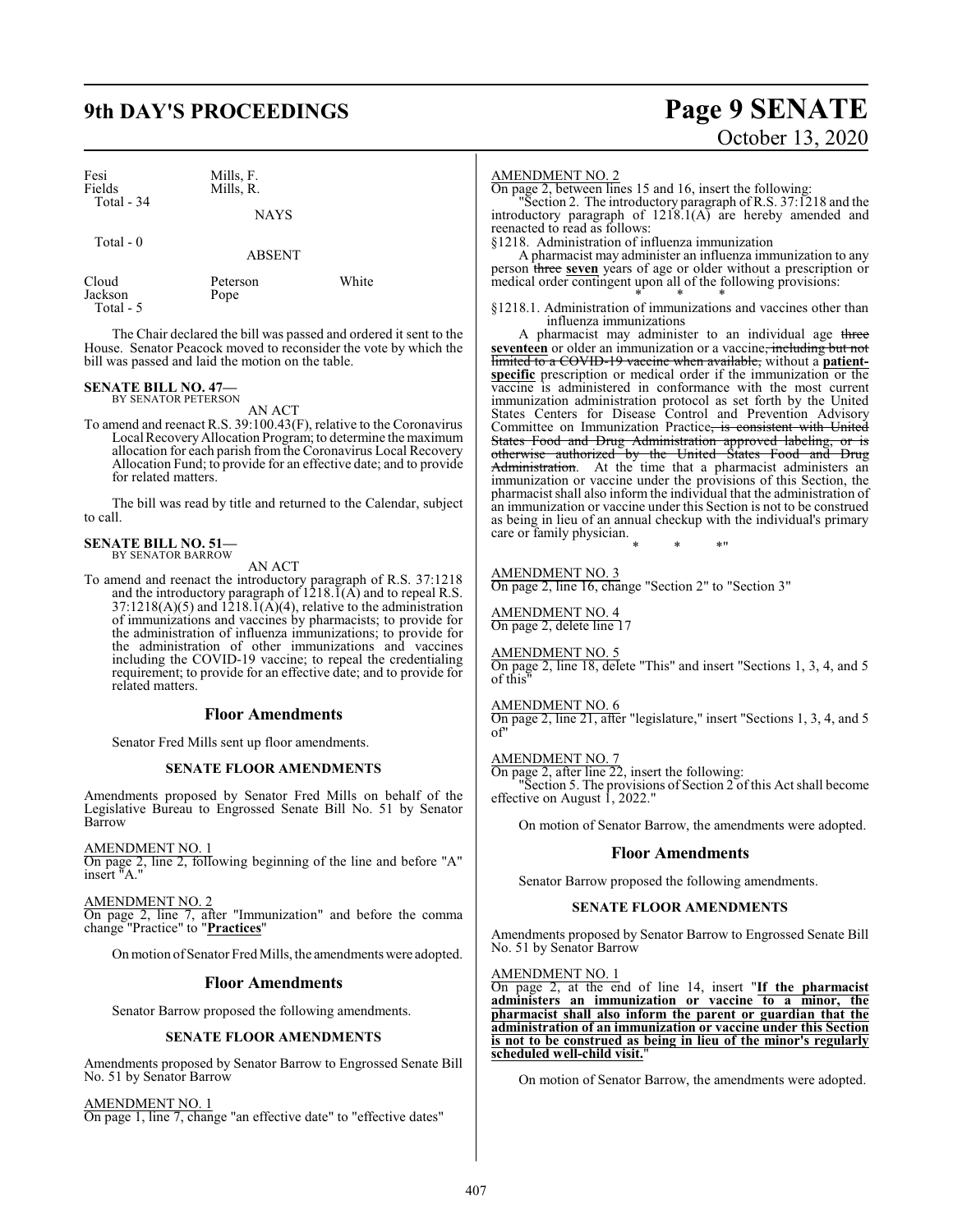#### **Floor Amendments**

Senator Bernard proposed the following amendments.

#### **SENATE FLOOR AMENDMENTS**

Amendments proposed by Senator Bernard to Engrossed Senate Bill No. 51 by Senator Barrow

#### AMENDMENT NO. 1

Delete Senate Floor Amendment No.1 proposed by Senator Barrow and adopted by the Senate on October 13, 2020, designated as SFASB51 CANNONB 520.

#### AMENDMENT NO. 2

Delete the set of Senate Floor Amendments, proposed by Senator Barrow and adopted by the Senate on October 13, 2020, designated as SFASB51 CANNONB 441.

#### AMENDMENT NO. 3

On page 1, line 2, after "To" delete the remainder of the line and on line  $2^{\circ}$  delete "paragraph of  $1218.1(A)$ " and insert "enact R.S. 37:1218.2"

#### AMENDMENT NO. 4

On page 1, line 4, after "administration of" delete the remainder of the line, delete line 5, and on line 6, delete "other immunizations and vaccines including"

#### AMENDMENT NO. 5

On page 1, delete lines 10 through 17 and on page 2, delete lines 1 through 15, and insert the following:

"Section 1. R.S. 37:1218.2 is hereby enacted to read as follows: **§1218.2. Administration of COVID-19 vaccine**

**A. A pharmacist may administer a COVID-19 vaccine to any person three years of age or older without a prescription or medical order contingent upon all of the following provisions:**

**(1) The pharmacist shall administer the COVID-19 vaccine in conformance with the most current immunization administration protocol as set forth by the United States Centers for Disease Control and Prevention Advisory Committee on Immunization Practice.**

**(2) The pharmacist shall report each COVID-19 vaccination to the Louisiana Department of Health, office of public health's Louisiana Immunization Network for Kids Statewide at the time of the immunization or as soon as reasonably practicable thereafter.**

**(3) The pharmacist shall report all adverse events he observes or which are reported to him to the Vaccine Adverse Events Reporting System, the cooperative program of the United States Centers for Disease Control and Prevention and the United States Food and Drug Administration for vaccine safety, or its successor program. The pharmacist shall also refer the patient with an adverse event to the COVID-19 vaccination for appropriate medical care.**

**(4) The pharmacist shall maintain for at least two years a record of each COVID-19 vaccine administered.**

**(5) The pharmacist shall request the name of the patient's primary care provider prior to the administering of a COVID-19 vaccine. If the patient identifies a primary care provider to the pharmacist, the pharmacist shall notify the primary care provider, by written or electronic communication, as soon as reasonably possible thereafter that the vaccine was administered.**

**B. At the time that a pharmacist administers a COVID-19 vaccine pursuant to the provisions of this Section, the pharmacist shall also inform the individual that the administration of a vaccine is not to be construed as being in lieu of an annual checkup with the individual's primary care or family physician. C. The provisions of this Section shall terminate on August**

## 1, 2022.

AMENDMENT NO. 6 On page 2, delete line 17

## **Page 10 SENATE 9th DAY'S PROCEEDINGS**

#### AMENDMENT NO. 7

On page 2, line 18, change "Section 4." to "Section 3."

On motion of Senator Bernard, the amendments were adopted.

The bill was read by title. Senator Barrow moved the final passage of the amended bill.

#### **ROLL CALL**

The roll was called with the following result:

| Allain        | Connick     | Luneau    |
|---------------|-------------|-----------|
| Barrow        | Fields      | Mills, F. |
| Bernard       | Harris      | Mizell    |
| Boudreaux     | Hensgens    | Price     |
| Bouie         | Jackson     | Reese     |
| Carter        | Lambert     | Ward      |
| Total - 18    |             |           |
|               | <b>NAYS</b> |           |
| Mr. President | Hewitt      | Peacock   |
| Abraham       | Johns       | Smith     |
| Cathey        | McMath      | Talbot    |

Cathey McMath Talbot<br>
Fesi Milligan White Fesi Milligan<br>Foil Mills, R. Foil Mills, R. Womack<br>
Henry Morris Total - 17

ABSENT

Cloud Pope<br>Peterson Tarver

Morris

Peterson Total - 4

The Chair declared the amended bill failed to pass.

#### **Notice of Reconsideration**

Senator Barrow moved to reconsider on the next Legislative Day the vote by which the amended bill failed to pass.

**SENATE BILL NO. 52—**

BY SENATOR REESE

#### AN ACT

To enact R.S. 47:6006(G), 6006.1(H), and 6014(G), relative to tax credits; to authorize payments of certain ad valorem taxes made for the 2020 tax year to be treated as timely paid for purposes of the tax credits for ad valorem taxes paid; to provide for an effective date; and to provide for related matters.

#### **Floor Amendments**

Senator Reese proposed the following amendments.

#### **SENATE FLOOR AMENDMENTS**

Amendments proposed by Senator Reese to Engrossed Senate Bill No. 52 by Senator Reese

AMENDMENT NO. 1

On page 1, line 15, change "**may**" to "**shall**"

## AMENDMENT NO. 2

On page 2, line 9, change "**may**" to "**shall**"

#### AMENDMENT NO. 3

On page 2, line 19, change "**may**" to "**shall**"

On motion of Senator Reese, the amendments were adopted.

The bill was read by title. Senator Reese moved the final passage of the amended bill.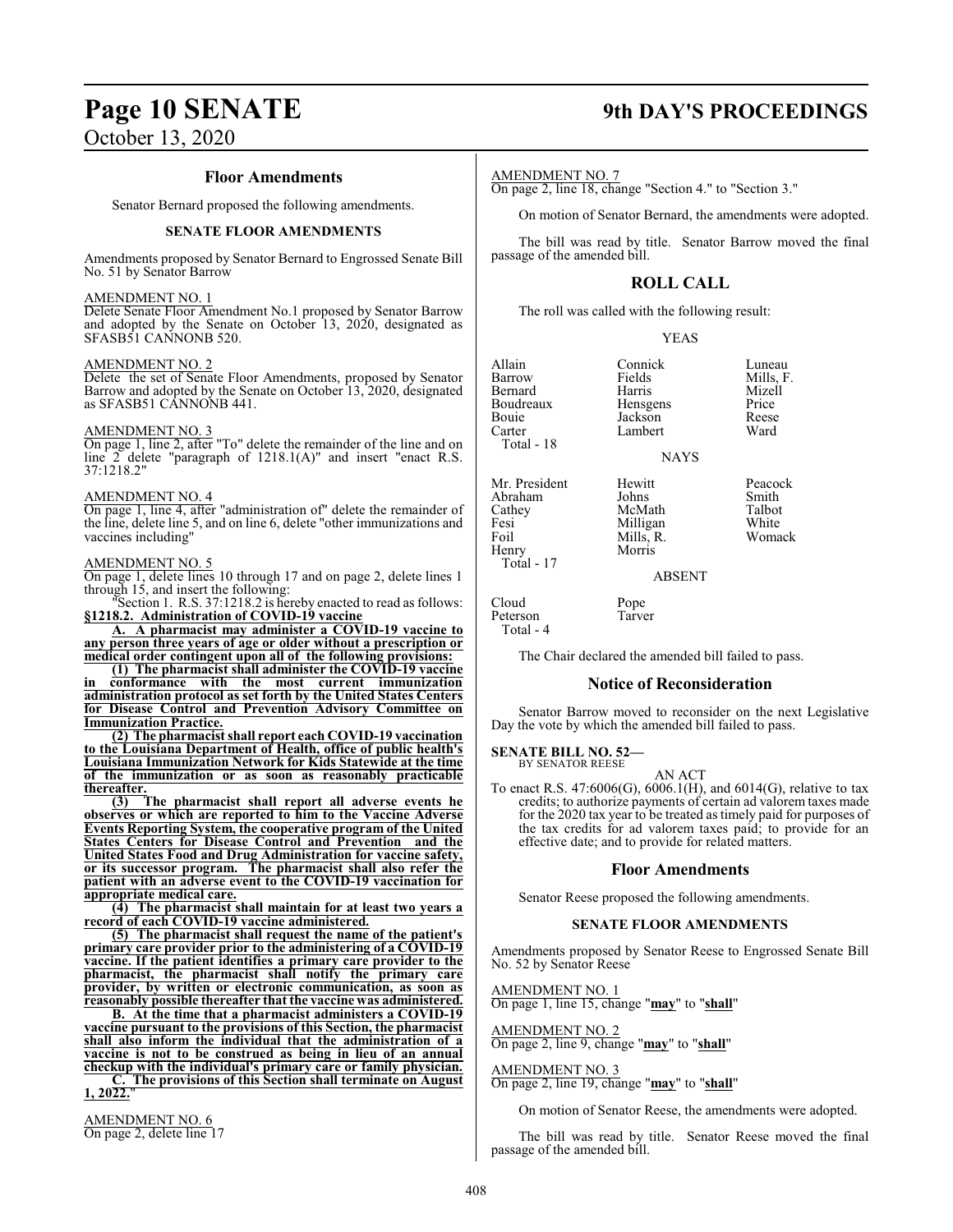#### **ROLL CALL**

The roll was called with the following result:

#### YEAS

| Mr. President<br>Abraham<br>Allain<br>Bernard<br>Boudreaux<br><b>Bouje</b><br>Carter<br>Cathey<br>Connick<br>Fesi<br>Fields<br>Total $-33$ | Foil<br>Harris<br>Henry<br>Hensgens<br>Hewitt<br>Johns<br>Lambert<br>Luneau<br>McMath<br>Milligan<br>Mills, F. | Mills, R.<br>Morris<br>Peacock<br>Price<br>Reese<br>Smith<br>Talbot<br>Tarver<br>Ward<br>White<br>Womack |
|--------------------------------------------------------------------------------------------------------------------------------------------|----------------------------------------------------------------------------------------------------------------|----------------------------------------------------------------------------------------------------------|
|                                                                                                                                            | <b>NAYS</b>                                                                                                    |                                                                                                          |
| Total - 0                                                                                                                                  | <b>ABSENT</b>                                                                                                  |                                                                                                          |

| Barrow    | Jackson | Peterson |
|-----------|---------|----------|
| Cloud     | Mizell  | Pope     |
| Total - 6 |         |          |

The Chair declared the amended bill was passed, ordered reengrossed and sent to the House. Senator Reese moved to reconsider the vote by which the bill was passed and laid the motion on the table.

#### **SENATE BILL NO. 53—** BY SENATOR MCMATH

AN ACT

To enact R.S. 40:1203.2(C)(3), relative to the employment of nonlicensed persons by adult day health care providers; to provide for an exemption from the criminal history and security check requirement for certain rehired persons; to provide for an effective date; and to provide for related matters.

The bill was read by title and returned to the Calendar, subject to call.

#### **SENATE BILL NO. 55—** BY SENATORS CORTEZ AND REESE

AN ACT

To enact R.S. 23:1474(J), relative to unemployment insurance; to provide for taxes and benefits for calendar year 2021; and to provide for related matters.

The bill was read by title. Senator Reese moved the final passage of the bill.

#### **ROLL CALL**

The roll was called with the following result:

#### YEAS

| Mr. President | Foil      | Mills, R. |
|---------------|-----------|-----------|
| Abraham       | Harris    | Mizell    |
| Allain        | Henry     | Morris    |
| Barrow        | Hensgens  | Peacock   |
| Bernard       | Hewitt    | Price     |
| Boudreaux     | Jackson   | Reese     |
| Bouie         | Johns     | Smith     |
| Carter        | Lambert   | Talbot    |
| Cathey        | Luneau    | Tarver    |
| Connick       | McMath    | Ward      |
| Fesi          | Milligan  | White     |
| Fields        | Mills, F. |           |
| Total - 35    |           |           |

## **9th DAY'S PROCEEDINGS Page 11 SENATE** October 13, 2020

**NAYS** 

ABSENT

Womack

| Pope<br>Wom |
|-------------|
|             |

Total - 0

The Chair declared the bill was passed and ordered it sent to the House. Senator Reese moved to reconsider the vote by which the bill was passed and laid the motion on the table.

#### **SENATE BILL NO. 62—**

BY SENATOR SMITH AND REPRESENTATIVE GREGORY MILLER AN ACT

To enact R.S. 47:6006(G), relative to tax credits; to provide for refunds of the ad valorem taxes paid on inventory for certain taxpayers impacted by the 2020 emergency and disasters; to provide for an effective date; and to provide for related matters.

The bill was read by title. Senator Smith moved the final passage of the bill.

#### **ROLL CALL**

The roll was called with the following result:

#### YEAS

| Mr. President<br>Abraham<br>Allain<br>Barrow<br>Bernard<br>Boudreaux<br>Bouie<br>Carter<br>Cathey<br>Connick<br>Fesi<br>Fields<br>Total - 36 | Foil<br>Harris<br>Henry<br>Hensgens<br>Hewitt<br>Jackson<br>Johns<br>Lambert<br>Luneau<br>McMath<br>Milligan<br>Mills, F.<br><b>NAYS</b> | Mills, R.<br>Mizell<br>Morris<br>Peacock<br>Price<br>Reese<br>Smith<br>Talbot<br>Tarver<br>Ward<br>White<br>Womack |
|----------------------------------------------------------------------------------------------------------------------------------------------|------------------------------------------------------------------------------------------------------------------------------------------|--------------------------------------------------------------------------------------------------------------------|
| Total - 0                                                                                                                                    | <b>ABSENT</b>                                                                                                                            |                                                                                                                    |
| Cloud                                                                                                                                        | Peterson                                                                                                                                 | Pope                                                                                                               |

The Chair declared the bill was passed and ordered it sent to the House. Senator Smith moved to reconsider the vote by which the bill was passed and laid the motion on the table.

#### **SENATE BILL NO. 66—** BY SENATOR CARTER

Total - 3

AN ACT

To enact R.S. 44:3.6, relative to disclosure of personal information by state and local government agencies; to prohibit the disclosure of the home address and telephone number of appointed or elected judges or law enforcement officials; to provide for an effective date; and to provide for related matters.

The bill was read by title and returned to the Calendar, subject to call.

## **SENATE BILL NO. 71—**<br>BY SENATOR PEACOCK

AN ACT To amend and reenact R.S. 42:17.1(A), relative to meetings of public bodies during a gubernatorially declared state of disaster or emergency; to provide requirements for meeting via electronic means; to provide for an effective date; and to provide for related matters.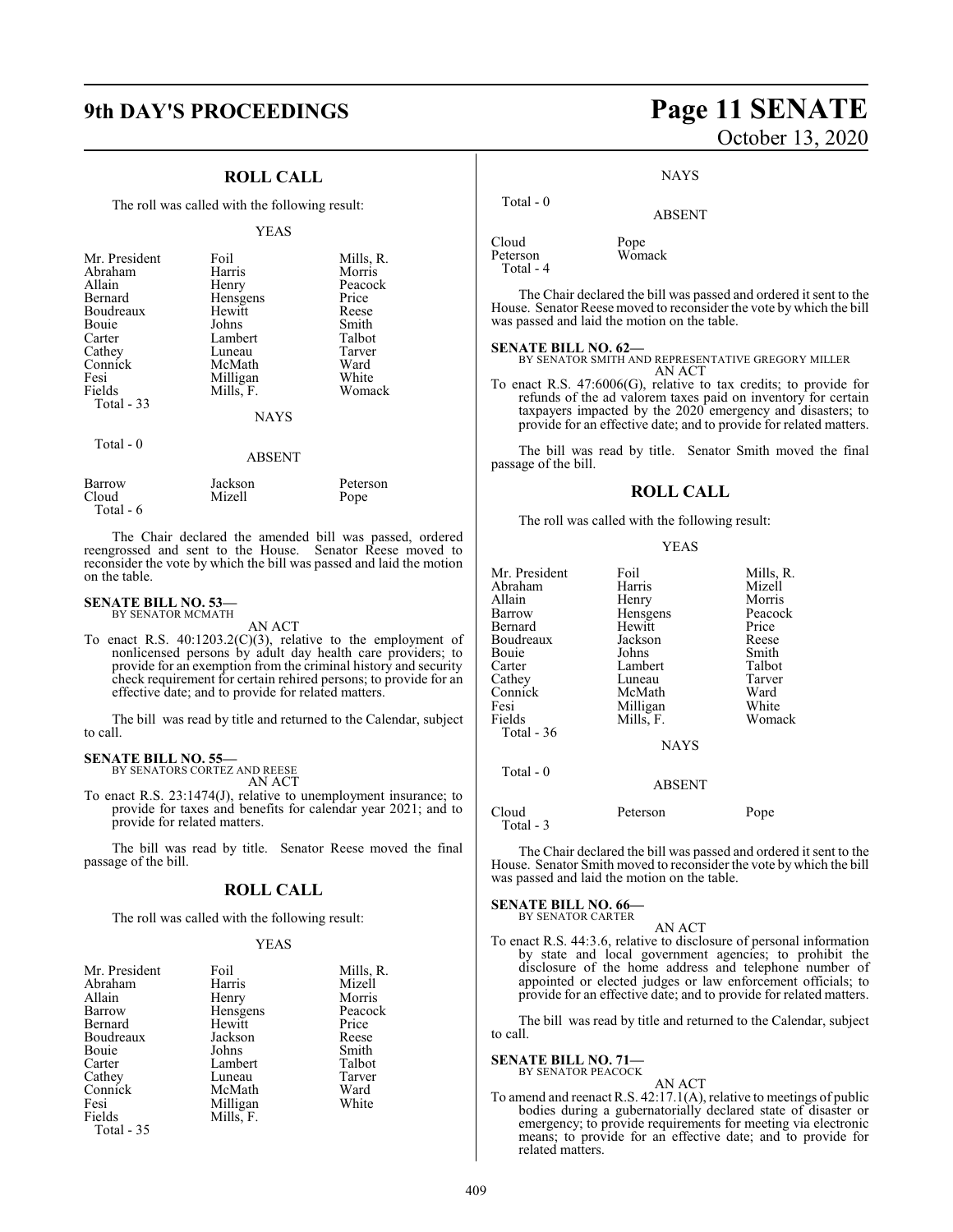## **Page 12 SENATE 9th DAY'S PROCEEDINGS**

## **Floor Amendments**

Senator Luneau proposed the following amendments.

#### **SENATE FLOOR AMENDMENTS**

Amendments proposed by Senator Luneau to Engrossed Senate Bill No. 71 by Senator Peacock

#### AMENDMENT NO. 1

On page 2, delete lines 1 though 10 and insert:

(2) The presiding officer of the public body certifies on the notice of the meeting that the agenda of the meeting is limited to one or more of the following:

(a) Matters that are directly related to the public body's response to the disaster or emergency and are critical to the health, safety, or welfare of the public.

(b) Matters that if they are delayed will cause curtailment of vital public services or severe economic dislocation and hardship.

(c) Matters that are critical to continuation of the business of the public body and that are not able to be postponed to a meeting held in accordance with the other provisions of this Chapter due to a legal requirement or other deadline that cannot be postponed or delayed by the public body.

**(d) Other critical or time-sensitive matters that are placed on the agenda at least twenty-four hours before the meeting provided that the matters are certified at the meeting by a unanimous vote of the body that the matters are critical and timesensitive and there is no reason for delay."**

AMENDMENT NO. 2 On page 2, line 11, delete " $(3)$ " and insert " $(3)$ "

Senator Luneau moved the adoption of the amendments.

Senator Peacock objected.

#### **ROLL CALL**

The roll was called with the following result:

#### YEAS

| Barrow<br>Bernard<br>Boudreaux<br>Bouie<br>Carter<br>Connick<br>Fields<br>Foil<br>Total $-23$ | Harris<br>Jackson<br>Johns<br>Lambert<br>Luneau<br>McMath<br>Mills, F.<br>Mills, R.<br><b>NAYS</b> | Morris<br>Price<br>Reese<br>Smith<br>Ward<br>White<br>Womack |
|-----------------------------------------------------------------------------------------------|----------------------------------------------------------------------------------------------------|--------------------------------------------------------------|
| Abraham<br>Allain<br>Fesi<br>Henry<br>Total - 11                                              | Hensgens<br>Hewitt<br>Milligan<br>Mizell<br>ABSENT                                                 | Peacock<br>Talbot<br>Tarver                                  |
| Mr. President<br>Cathey<br>Total - 5                                                          | Cloud<br>Peterson                                                                                  | Pope                                                         |

The Chair declared the amendments were adopted.

The bill was read by title. Senator Peacock moved the final passage of the amended bill.

#### **ROLL CALL**

The roll was called with the following result:

#### YEAS

| Mr. President<br>Abraham<br>Allain<br>Bernard<br>Carter<br>Cathey<br>Fesi<br>Fields<br>Foil<br>Total - 27 | Harris<br>Henry<br>Hensgens<br>Hewitt<br>Johns<br>McMath<br>Milligan<br>Mills, F.<br>Mills, R.<br><b>NAYS</b> | Mizell<br>Peacock<br>Price<br>Reese<br>Talbot<br>Tarver<br>Ward<br>White<br>Womack |
|-----------------------------------------------------------------------------------------------------------|---------------------------------------------------------------------------------------------------------------|------------------------------------------------------------------------------------|
| Barrow<br>Boudreaux<br>Bouie<br>Total - 8                                                                 | Connick<br>Jackson<br>Lambert                                                                                 | Morris<br>Smith                                                                    |
|                                                                                                           | $\lambda$ DOD $\lambda$ IT                                                                                    |                                                                                    |

#### ABSENT

Cloud Peterson<br>Luneau Pope

The Chair declared the amended bill was passed, ordered reengrossed and sent to the House. Senator Peacock moved to reconsider the vote by which the bill was passed and laid the motion on the table.

#### **SENATE BILL NO. 72—**

Luneau Total - 4

> BY SENATOR TALBOT AN ACT

To enact R.S. 47:6041, relative to income tax credits; to authorize an income tax credit for certain businesses; to provide for the amount of the credit; to provide for requirements and limitations; to provide for the claiming of credits; to provide for applicability; to provide for an effective date; and to provide for related matters.

#### **Floor Amendments**

Senator Fred Mills sent up floor amendments.

#### **SENATE FLOOR AMENDMENTS**

Amendments proposed by Senator Fred Mills on behalf of the Legislative Bureau to Engrossed Senate Bill No. 72 by Senator Talbot

#### AMENDMENT NO. 1

On page 2, line 9, following "**(C)(1)**" and before "**.**" insert "**of this Section**"

On motion of Senator Fred Mills, the amendments were adopted.

The bill was read by title. Senator Talbot moved the final passage of the amended bill.

#### **ROLL CALL**

The roll was called with the following result:

| Mr. President | Foil     | Mills, R. |
|---------------|----------|-----------|
| Abraham       | Harris   | Mizell    |
| Allain        | Henry    | Morris    |
| Barrow        | Hensgens | Peacock   |
| Bernard       | Hewitt   | Price     |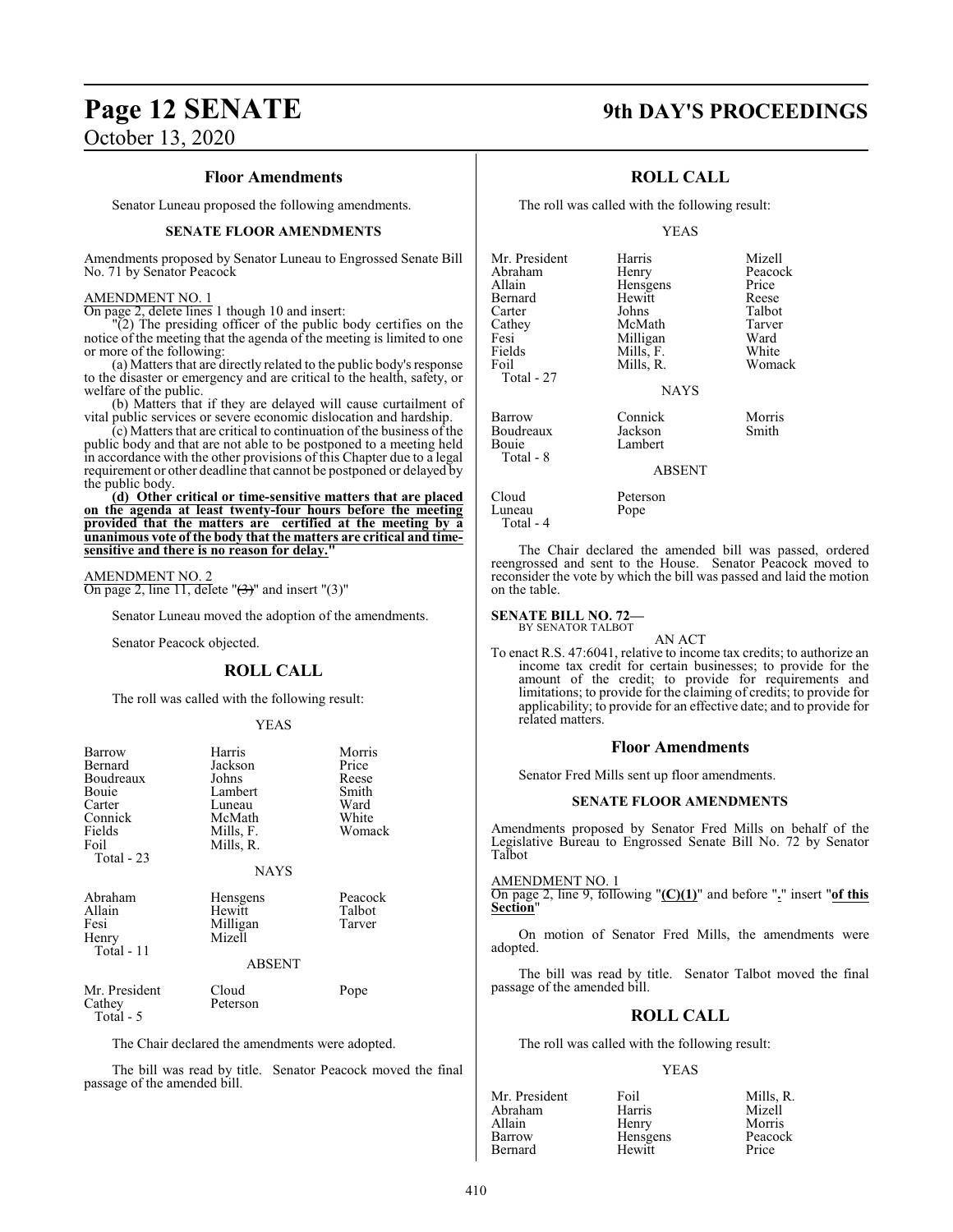| Boudreaux   | Jackson     | Reese  |
|-------------|-------------|--------|
| Bouie       | Johns       | Smith  |
| Carter      | Lambert     | Talbot |
| Cathey      | Luneau      | Tarver |
| Connick     | McMath      | Ward   |
| Fesi        | Milligan    | White  |
| Fields      | Mills, F.   | Womack |
| Total $-36$ |             |        |
|             | <b>NAYS</b> |        |
|             |             |        |

Total - 0

ABSENT

| Cloud     | Peterson | Pope |
|-----------|----------|------|
| Total - 3 |          |      |

The Chair declared the amended bill was passed, ordered reengrossed and sent to the House. Senator Talbot moved to reconsider the vote by which the bill was passed and laid the motion on the table.

#### **SENATE BILL NO. 74—** BY SENATOR CLOUD

AN ACT

To amend and reenact R.S. 18:1461.2(A)(2), (3), (5), and (6), relative to election offenses affecting registration and election fraud or forgery; to provide for absentee ballot offenses; to provide for an effective date; and to provide for related matters.

The bill was read by title. Senator Hewitt moved the final passage of the bill.

### **ROLL CALL**

The roll was called with the following result:

#### YEAS

| Mr. President<br>Abraham<br>Allain<br>Bernard<br>Cathey<br>Connick<br>Fesi<br>Foil<br>Harris<br>Henry | Hensgens<br>Hewitt<br>Jackson<br>Johns<br>Lambert<br>Milligan<br>Mills, F.<br>Mills, R.<br>Mizell<br>Morris | Peacock<br>Price<br>Reese<br>Smith<br>Talbot<br>Tarver<br>Ward<br>White<br>Womack |
|-------------------------------------------------------------------------------------------------------|-------------------------------------------------------------------------------------------------------------|-----------------------------------------------------------------------------------|
| Total - 29                                                                                            | <b>NAYS</b>                                                                                                 |                                                                                   |
| Barrow<br>Boudreaux                                                                                   | Bouie<br>Carter                                                                                             | Fields<br>Luneau                                                                  |

#### ABSENT

| Cloud     | Peterson |  |
|-----------|----------|--|
| McMath    | Pope     |  |
| Total - 4 |          |  |

Total - 6

The Chair declared the bill was passed and ordered it sent to the House. Senator Hewitt moved to reconsider the vote by which the bill was passed and laid the motion on the table.

#### **Rules Suspended**

Senator Talbot asked for and obtained a suspension of the rules to advance to:

## **9th DAY'S PROCEEDINGS Page 13 SENATE** October 13, 2020

### **House Concurrent Resolutions on Third Reading and Final Passage**

#### **HOUSE CONCURRENT RESOLUTION NO. 9—**

BY REPRESENTATIVE SCHEXNAYDER A CONCURRENT RESOLUTION To suspend until thirty days after final adjournment of the 2020 Second Extraordinary Session of the Legislature of Louisiana the authority of the governor to declare or renew a state of

emergency or public health emergency which addresses or is related to the COVID-19 pandemic pursuant to R.S. 29:724(A) and (B)(1), 766(A) and (B), and 768(A).

#### **Floor Amendments**

Senator Talbot proposed the following amendments.

#### **SENATE FLOOR AMENDMENTS**

Amendments proposed by Senator Talbot to Engrossed House Concurrent Resolution No. 9 by Representative Schexnayder

#### AMENDMENT NO. 1

On page 2, line 10, after "Number" delete the remainder of the line and insert the following: "134 JBE 2020 and Proclamation Number 135 JBE 2020"

#### AMENDMENT NO. 2

On page 3, line 6, after "through the" and before "day" change "thirtieth" to "sixtieth"

On motion of Senator Talbot, the amendments were adopted.

On motion of Senator Talbot, the amended concurrent resolution was read by title and returned to the Calendar, subject to call.

#### **Rules Suspended**

Senator Bouie asked for and obtained a suspension of the rules to revert to the Morning Hour.

## **Message from the House**

#### **CONCURRING IN SENATE CONCURRENT RESOLUTIONS**

October 13, 2020

To the Honorable President and Members of the Senate:

I am directed to inform your honorable body that the House of Representatives has finally concurred in the following Senate Concurrent Resolutions:

SENATE CONCURRENT RESOLUTION NO. 6-<br>BY SENATORS ABRAHAM, ALLAIN, BARROW, BERNARD,<br>BOUDREAUX, BOULE, CARTER, CATHEY, CLOUD, CONNICK, CORTEZ,<br>FESI, FIELDS, FOIL, HARRIS, HENRY, HENSGENS, HEWITT, JOHNS,<br>LUNEAU, MCMATH, MILLIG

#### A CONCURRENT RESOLUTION

To urge and request the State Board of Elementary and Secondary Education to adopt adjustments to the minimum foundation program(MFP) formula to ensure that school districts impacted by Hurricane Laura do not lose MFP funding during the 2020- 2021 fiscal year due to decreases in student enrollment.

Reported with amendments.

Respectfully submitted, MICHELLE D. FONTENOT Clerk of the House of Representatives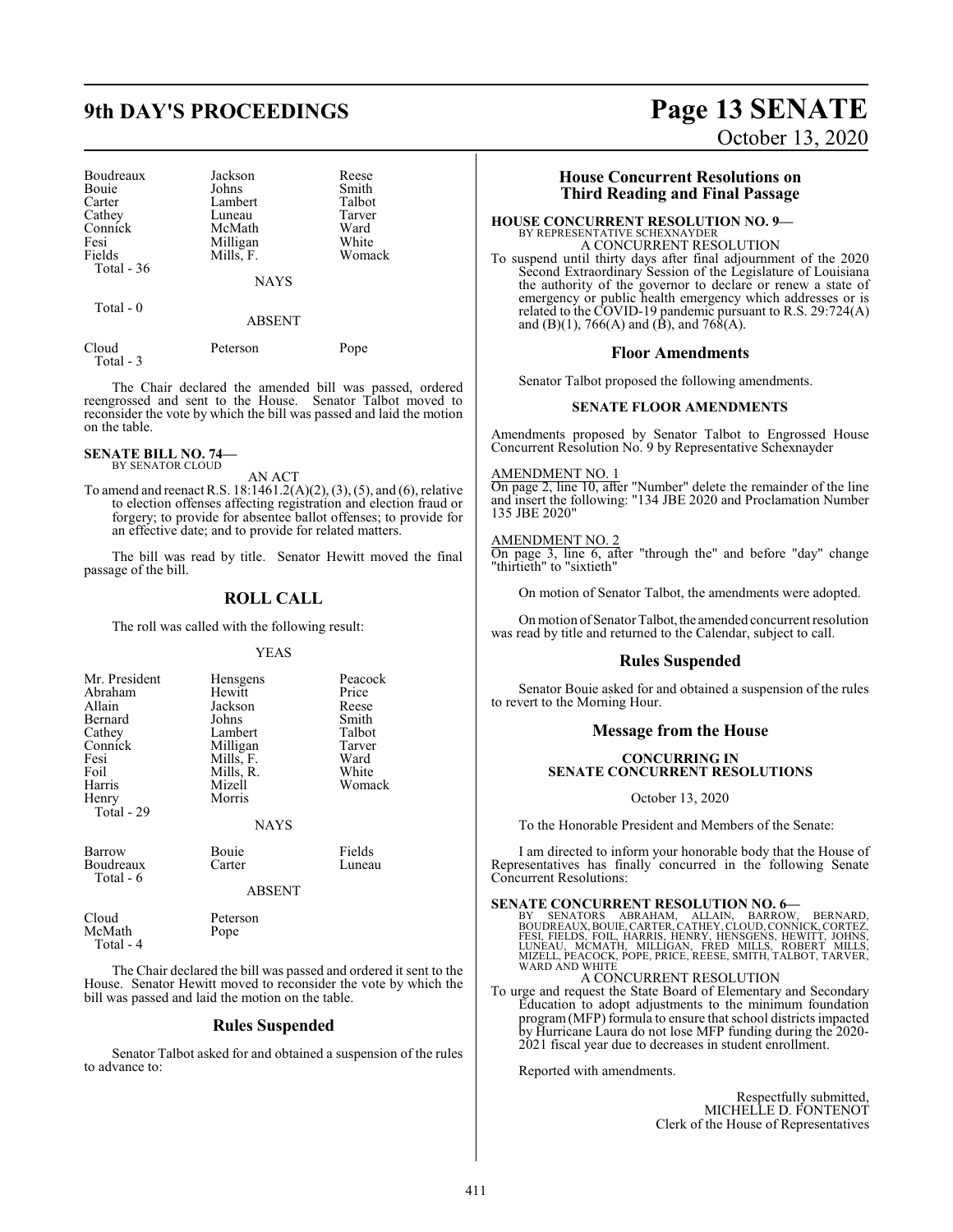# **Page 14 SENATE 9th DAY'S PROCEEDINGS**

October 13, 2020

#### **Introduction of Senate Resolutions**

**SENATE RESOLUTION NO. 19—**

BY SENATOR FOIL

A RESOLUTION To express the sincere condolences of the Senate of the Legislature of Louisiana upon the death of James Raymond "Jim" LeBlanc.

The resolution was read by title and placed on the Calendar for a second reading.

# **SENATE RESOLUTION NO. 20—** BY SENATORS FOIL AND MORRIS

A RESOLUTION

To express the sincere condolences of the Senate of the Legislature ofLouisiana upon the death of Sylvia Bernadette Sullivan Duke.

The resolution was read by title and placed on the Calendar for a second reading.

#### **Message from the House**

#### **ASKING CONCURRENCE IN HOUSE BILLS AND JOINT RESOLUTIONS**

#### October 13, 2020

To the Honorable President and Members of the Senate:

I am directed to inform your honorable body that the House of Representatives has finally passed and asks your concurrence in the following House Bills and Joint Resolutions:

| HB No. 10 | HB No. 72        | HB No. 59        |
|-----------|------------------|------------------|
| HB No. 75 | <b>HB</b> No. 84 | HB No. 85        |
| HB No. 9  | HB No. 16        | <b>HB</b> No. 18 |

HB No. 40

Respectfully submitted, MICHELLE D. FONTENOT Clerk of the House of Representatives

## **House Bills and Joint Resolutions**

Senator Talbot asked for and obtained a suspension of the rules to read House Bills and Joint Resolutions a first and second time by title and refer them to committee.

#### **HOUSE BILL NO. 9—**

BY REPRESENTATIVES MCCORMICK, AMEDEE, BACALA, CARRIER,<br>CORMIER, COUSSAN, CREWS, EDMONDS, EDMONSTON, EMERSON,<br>FIRMENT, FRIEMAN, GAROFALO, HARRIS, HODGES, HORTON, MACK,<br>MIGUEZ, CHARLES OWEN, SCHAMERHORN, SEABAUGH, TARVER

AN ACT

To enact R.S. 29:776, relative to the applicability of certain limitations of liability during public health emergencies; to provide relative to religious assembly; to provide for the freedom to exercise religious assembly during public emergencies; to provide for immunity from civil liability and criminal prosecution; and to provide for related matters.

The bill was read by title and referred by the President to the Committee on Judiciary B.

#### **HOUSE BILL NO. 10—**

BY REPRESENTATIVE MCFARLAND AN ACT

To authorize and provide for the transfer of certain state property in Jackson Parish; to provide for the property description; to provide for reservation of mineral rights; to provide terms and conditions; to repeal Section 3 of Act No. 272 of the 2019 Regular Session of the Legislature of Louisiana; to provide an effective date; and to provide for related matters.

The bill was read by title and referred by the President to the Committee on Natural Resources.

#### **HOUSE BILL NO. 16—**

BY REPRESENTATIVE FRIEMAN

AN ACT To amend and reenact R.S. 17:439.1 and 3392, relative to the applicability of certain limitations of liability during public health emergencies; to provide for a limitation of liability for causes of action related to COVID-19 and public health emergencies; to provide relative to the liability of public, nonpublic, and charter schools, systems, and governing boards under certain circumstances; to provide relative to the liability of public and nonpublic postsecondary education systems and institutions; to provide for an effective date; and to provide for related matters.

The bill was read by title and referred by the President to the Committee on Education.

## **HOUSE BILL NO. 18—** BY REPRESENTATIVE GADBERRY

AN ACT

To amend and reenact R.S.  $17:1200(B)$  and  $1201(C)(1)$  and  $(D)(1)$ , relative to teacher sick leave; to provide relative to certain benefits of members of the teaching staff at public schools; to provide relative to benefits received when the member of the teaching staff is injured while acting in his official capacity; to provide that such benefits shall also apply to certain instructors at schools located within secure care facilities under the jurisdiction of the office of juvenile justice; and to provide for related matters.

The bill was read by title and referred by the President to the Committee on Education.

#### **HOUSE BILL NO. 40—**

BY REPRESENTATIVES GAROFALO AND THOMPSON AN ACT

To amend and reenact R.S. 17:5103(B)(1)(a) and to enact R.S. 17:5104, relative to the Taylor Opportunity Program for Students; to provide relative to eligibility for awards; to waive or modify certain eligibility provisions for certain students in response to circumstances related to certain natural disasters and certain public health emergencies; to authorize the administering agency to waive eligibility requirements; and to provide for related matters.

The bill was read by title and referred by the President to the Committee on Education.

#### **HOUSE BILL NO. 59—**

BY REPRESENTATIVE BEAULLIEU AN ACT

To amend and reenact R.S. 18:426.1, 1309(J), and 1354(C) and to enact R.S. 18:1314(E)(3), relative to employees of the secretary of state; to provide relative to the compensation of election commissioners and deputy parish custodians of voting machines; to provide relative to such compensation after declared emergencies; and to provide for related matters.

The bill was read by title and referred by the President to the Committee on Senate and Governmental Affairs.

# **HOUSE BILL NO. 72—** BY REPRESENTATIVE STEFANSKI

AN ACT

To amend and reenact R.S. 39:100.44(J), relative to the Louisiana Main Street Recovery Program; to dedicate a certain portion of program funds for certain businesses; to provide relative to calculation of award amounts; to provide an effective date; and to provide for related matters.

The bill was read by title and referred by the President to the Committee on Finance.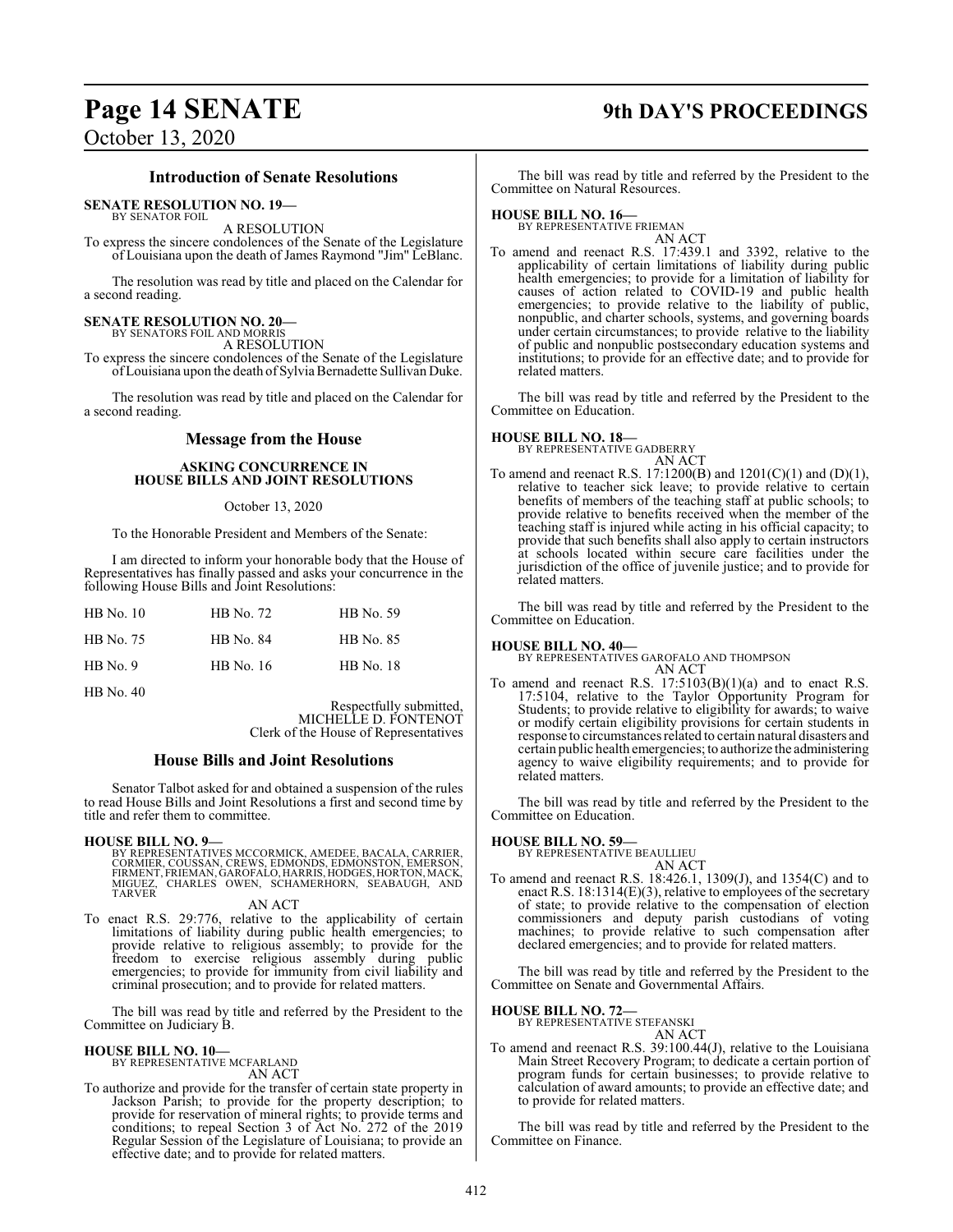# **9th DAY'S PROCEEDINGS Page 15 SENATE**

# October 13, 2020

**HOUSE BILL NO. 75—**

BY REPRESENTATIVE MCFARLAND AND SENATOR CATHEY AN ACT

To amend and reenact the heading of Part II-A of Title 3 of the Louisiana Revised Statutes of 1950 and R.S. 3:4321(C) and (D) and to enact R.S. 3:4321(E), relative to the severance tax on timber; to modify the disposition of the portion of the severance tax on timber allocated to the state general fund; to create the "Wildfire Suppression Subfund"; to provide for the use of monies in the subfund; to provide for the appointment of forest firefighters within the office of forestry; to provide for an effective date; and to provide for related matters.

The bill was read by title and referred by the President to the Committee on Finance.

#### **HOUSE BILL NO. 84—**

BY REPRESENTATIVE EDMONDS AN ACT

To amend and reenact R.S. 39:134(C), relative to the expenditure of federal funds; to modify requirements for Joint Legislative Committee on the Budget approval of the expenditure of federal funds received under certain circumstances; to provide for certain requirements; and to provide for related matters.

The bill was read by title and referred by the President to the Committee on Finance.

#### **HOUSE BILL NO. 85—**

BY REPRESENTATIVE MAGEE

- AN ACT
- To amend and reenact R.S. 39:100.44(Q) and 100.45(A) and to enact R.S. 39:100.42(6.1) and 100.44.1, relative to the Louisiana Main Street Recovery Program; to provide with respect to program funds; to establish a dedicated subaccount for funding awards to certain eligible businesses; to provide for administration of grants to such eligible businesses; to provide with respect to the powers and duties of the Department of Revenue, the division of administration, and the office of alcohol and tobacco control; and to provide for related matters.

The bill was read by title and referred by the President to the Committee on Finance.

#### **Message from the House**

#### **ASKING CONCURRENCE IN HOUSE CONCURRENT RESOLUTIONS**

October 13, 2020

To the Honorable President and Members of the Senate:

I am directed to inform your honorable body that the House of Representatives has finally passed and asks your concurrence in the following House Concurrent Resolutions:

| $HCR$ No. 19      | $HCR$ No. $7$     | <b>HCR No. 22</b> |
|-------------------|-------------------|-------------------|
| $HCR$ No. 21      | <b>HCR No. 23</b> | <b>HCR No. 25</b> |
| <b>HCR No. 26</b> | <b>HCR No. 17</b> |                   |

Respectfully submitted, MICHELLE D. FONTENOT Clerk of the House of Representatives

#### **House Concurrent Resolutions on First Reading**

**HOUSE CONCURRENT RESOLUTION NO. 7—**<br>BY REPRESENTATIVES COUSSAN, BOURRIAQUE, BUTLER, CARRIER, CORMIER, LYONS, AND MINCEY AND SENATOR HENSGENS A CONCURRENT RESOLUTION

To memorialize the United States Congress and the Louisiana Congressional delegation to take such actions as are necessary to require the Federal Emergency Management Agency (FEMA) to more efficiently coordinate the removal of dislocated oilfield equipment after natural disasters in Louisiana.

The resolution was read by title and placed on the Calendar for a second reading.

- **HOUSE CONCURRENT RESOLUTION NO. 17—**<br>
BY REPRESENTATIVES ROMERO, ADAMS, AMEDEE, BACALA,<br>
CORMIER, EDMONSTON, FARNUM, FREIBERG, MIKE JOHNSON,<br>
MCFARLAND, SCHEXNAYDER, AND THOMPSON A CONCURRENT RESOLUTION
- To urge and request the State Board of Elementary and Secondary Education to meet to discuss possible adjustments to the Minimum Foundation Program formula to ensure adequate funding for school systems affected by the displacement of students due to Hurricane Laura, to take into account the financial needs of systems that have lost students and systems that have gained students due to the hurricane, and, if adjustments are necessary, to adopt a revised formula and submit it to the legislature while the legislature is convened for the 2020 Second Extraordinary Session and has the opportunity to consider the revised formula for approval.

The resolution was read by title and placed on the Calendar for a second reading.

**HOUSE CONCURRENT RESOLUTION NO. 19—BY REPRESENTATIVES MIKE JOHNSON, ADAMS, AMEDEE, BUTLER, CORRIER, ROBBY CARTER, COX, CREWS, DANIS, DESHOTEL, ECHOLS, EMERSON, FIRMENT, FREIBERG, GADBERRY, GAROFALO, HARRIS, HORTON, JEFFER** A CONCURRENT RESOLUTION

To establish the Task Force on the 4.9 GHz Spectrum to study and make recommendations on how to close the digital divide and allocate the 4.9 GHz spectrum should it become available in Louisiana and to submit a written report of its findings and recommendations to the legislature no later than February 1, 2021.

The resolution was read by title and placed on the Calendar for a second reading.

# **HOUSE CONCURRENT RESOLUTION NO. 21—** BY REPRESENTATIVES WHEAT AND EDMONDS

A CONCURRENT RESOLUTION

To urge and request the Louisiana Department of Health to immediately submit certain documentation to the Centers for Medicare and Medicaid Services to provide financial relief for providers of adult day center services, home- and communitybased services, and intermediate care facilities for people with developmental disabilities.

The resolution was read by title and placed on the Calendar for a second reading.

#### **HOUSE CONCURRENT RESOLUTION NO. 22—**

BY REPRESENTATIVE TRAVIS JOHNSON AND SENATOR JACKSON AND REPRESENTATIVES ADAMS, BRASS, BRYANT, BUTLER, GARY CARTER, CORMIER, COX, CREWS, DUPLESSIS, FREEMAN, FREIBERG,<br>GADBERRY, GAINES, HARRIS, HUGHES, JAMES, JEFFERSON,<br>JENKINS, MIKE JOHNSON, JONES, LACOMBE, LARVADAIN, LYONS,<br>MOORE, NEWELL, CHARLES OWEN, SELDERS, THOMPSON, TURNER

A CONCURRENT RESOLUTION

To urge and request the Department of Culture, Recreation and Tourism, office of tourism, in consultation with the Department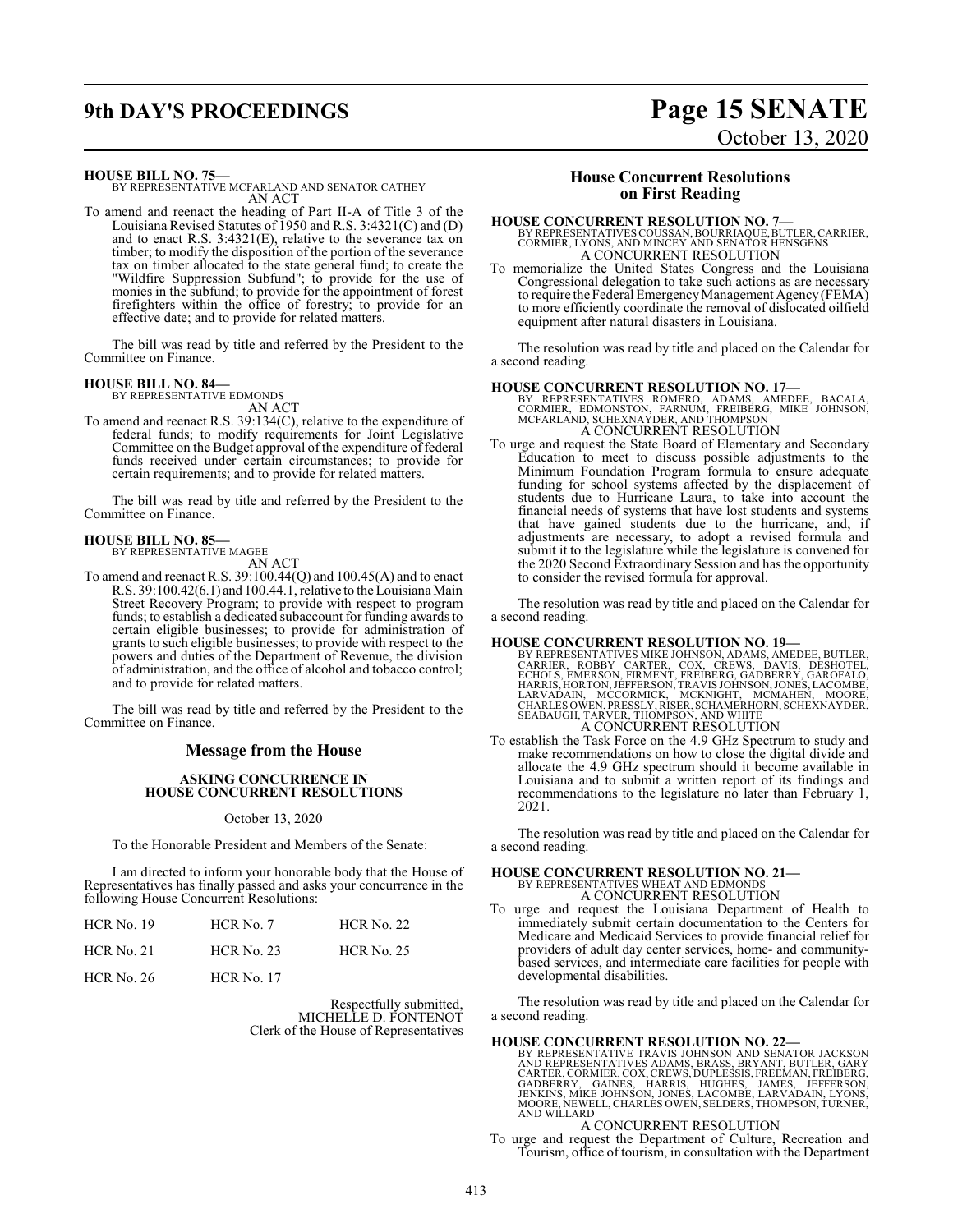## **Page 16 SENATE 9th DAY'S PROCEEDINGS**

## October 13, 2020

of Transportation and Development to study the feasibility of creating a bike and walking trail along the Mississippi River spanning approximately eighty miles, beginning in Vidalia, Louisiana, and ending in East Carroll Parish in Lake Providence and make recommendations in regards to the creation.

The resolution was read by title and placed on the Calendar for a second reading.

#### **HOUSE CONCURRENT RESOLUTION NO. 23—** BY REPRESENTATIVE SCHEXNAYDER

A CONCURRENT RESOLUTION

To memorialize the United States Senate to take such actions as are necessary to confirm President Donald Trump's nomination of Judge Amy Coney Barrett to the United States Supreme Court to fill the seat of the late Justice Ruth Bader Ginsburg.

The resolution was read by title and placed on the Calendar for a second reading.

# **HOUSE CONCURRENT RESOLUTION NO. 25—** BY REPRESENTATIVE GADBERRY

A CONCURRENT RESOLUTION

To urge and request the State Civil Service Commission to establish the same or substantially similar benefits as those provided in R.S. 17:1201(C)(1) and (D)(1), relative to sick leave benefits for public school teachers injured or disabled while acting in their official capacity, for classified employees serving as teaching staff within the Department of Public Safety and Corrections, office of juvenile justice.

The resolution was read by title and placed on the Calendar for a second reading.

#### **HOUSE CONCURRENT RESOLUTION NO. 26—**

BY REPRESENTATIVE FREIBERG A CONCURRENT RESOLUTION

To urge and request the State Board of Elementary and Secondary Education to issue guidance and policies relative to the creation and operation of micro schools, by public schools or public school governing authorities approved for such purpose, to help ensure that Louisiana students continue to have high quality and safe learning experiences amidst the ongoing COVID-19 public health emergency.

The resolution was read by title and placed on the Calendar for a second reading.

## **Reports of Committees**

The following reports of committees were received and read:

#### **REPORT OF COMMITTEE ON**

#### **JUDICIARY B**

Senator GaryL. Smith Jr., Chairman on behalf ofthe Committee on Judiciary B, submitted the following report:

#### October 13, 2020

To the President and Members of the Senate:

I am directed by your Committee on Judiciary B to submit the following report:

#### **SENATE BILL NO. 77—** BY SENATOR SMITH

AN ACT

To amend and reenact R.S. 27:309(A)(2), relative to fantasy sports; to provide for limitations; and to provide for related matters.

Reported favorably.

**HOUSE BILL NO. 1—** BY REPRESENTATIVE JAMES AN ACT

To amend and reenact R.S. 15:574.4(J)(1)(introductory paragraph) and to enact R.S. 15:574.4(J)(4), relative to parole eligibility for juvenile offenders; to modify the applicability of certain parole eligibility provisions to juvenile offenders serving life sentences; to provide for an effective date; and to provide for related matters.

Reported favorably.

#### **HOUSE BILL NO. 2—** BY REPRESENTATIVE JAMES

AN ACT

To enact R.S. 15:584(C) and 587(J), relative to criminal justice system data; to provide relative to the duty and authority of the Louisiana Bureau of Criminal Identification and Information to cooperate with certain nonprofit entities; to provide for the authority of certain nonprofit entities to obtain access to certain criminal justice system data and information under certain conditions; to provide relative to the nonprofit entities access to de-identified arrest and conviction information; to provide relative to the execution of a nondisclosure agreement; to provide for a termination date; to provide for an effective date; and to provide for related matters.

Reported favorably.

#### **HOUSE BILL NO. 12—**

BY REPRESENTATIVE MARINO AN ACT

To amend and reenact R.S. 15:573.2 and 574.4.1(A)(2), relative to hearings of the Board of Pardons and committee on parole; to provide relative to the continuity of government by authorizing certain persons to appear before the Board of Pardons and committee on parole by teleconference; and to provide for related matters.

Reported favorably.

Respectfully submitted, GARY L. SMITH JR. Chairman

#### **Senate Bills and Joint Resolutions on Second Reading Just Reported by Committees**

Senator Smith asked for and obtained a suspension of the rules to take up Senate Bills and Joint Resolutions just reported by Committees.

**SENATE BILL NO. 77—** BY SENATOR SMITH

AN ACT To amend and reenact R.S. 27:309(A)(2), relative to fantasy sports; to provide for limitations; and to provide for related matters.

Reported favorably by the Committee on Judiciary B. The bill was read by title, ordered engrossed and passed to a third reading.

#### **House Bills and Joint Resolutions on Second Reading Just Reported by Committees**

Senator Smith asked for and obtained a suspension of the rules to take up House Bills and Joint Resolutions just reported by Committees.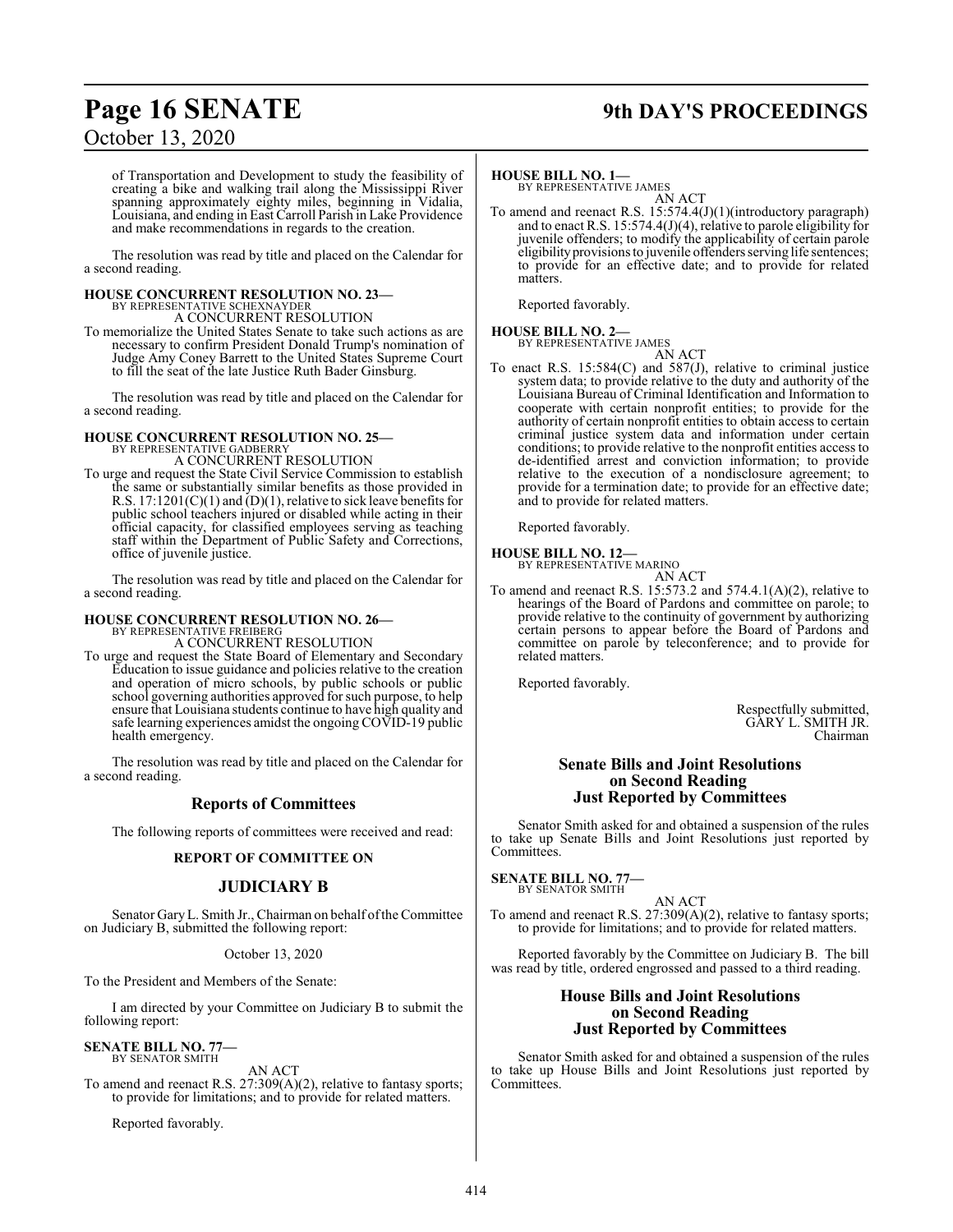## **9th DAY'S PROCEEDINGS Page 17 SENATE**

# October 13, 2020

**HOUSE BILL NO. 1—** BY REPRESENTATIVE JAMES AN ACT

To amend and reenact R.S. 15:574.4(J)(1)(introductory paragraph) and to enact R.S. 15:574.4(J)(4), relative to parole eligibility for juvenile offenders; to modify the applicability of certain parole eligibility provisions to juvenile offenders serving life sentences; to provide for an effective date; and to provide for related matters.

Reported favorably by the Committee on Judiciary B. The bill was read by title and referred to the Legislative Bureau.

# **HOUSE BILL NO. 2—** BY REPRESENTATIVE JAMES

AN ACT

To enact R.S. 15:584(C) and 587(J), relative to criminal justice system data; to provide relative to the duty and authority of the Louisiana Bureau of Criminal Identification and Information to cooperate with certain nonprofit entities; to provide for the authority of certain nonprofit entities to obtain access to certain criminal justice system data and information under certain conditions; to provide relative to the nonprofit entities access to de-identified arrest and conviction information; to provide relative to the execution of a nondisclosure agreement; to provide for a termination date; to provide for an effective date; and to provide for related matters.

Reported favorably by the Committee on Judiciary B. The bill was read by title and referred to the Legislative Bureau.

#### **HOUSE BILL NO. 12—** BY REPRESENTATIVE MARINO

AN ACT

To amend and reenact R.S. 15:573.2 and 574.4.1(A)(2), relative to hearings of the Board of Pardons and committee on parole; to provide relative to the continuity of government by authorizing certain persons to appear before the Board of Pardons and committee on parole by teleconference; and to provide for related matters.

Reported favorably by the Committee on Judiciary B. The bill was read by title and referred to the Legislative Bureau.

#### **Privileged Report of the Legislative Bureau**

To the President and Members of the Senate:

I am directed by your Legislative Bureau to submit the following report:

The following instruments are approved as to construction and duplication.

## **HOUSE BILL NO. 1—** BY REPRESENTATIVE JAMES

- AN ACT
- To amend and reenact R.S. 15:574.4(J)(1)(introductory paragraph) and to enact R.S. 15:574.4(J)(4), relative to parole eligibility for juvenile offenders; to modify the applicability of certain parole eligibility provisionsto juvenile offenders serving life sentences; to provide for an effective date; and to provide for related matters.

Reported without amendments.

# **HOUSE BILL NO. 2—** BY REPRESENTATIVE JAMES

AN ACT

To enact R.S. 15:584(C) and 587(J), relative to criminal justice system data; to provide relative to the duty and authority of the Louisiana Bureau of Criminal Identification and Information to cooperate with certain nonprofit entities; to provide for the authority of certain nonprofit entities to obtain access to certain

criminal justice system data and information under certain conditions; to provide relative to the nonprofit entities access to de-identified arrest and conviction information; to provide relative to the execution of a nondisclosure agreement; to provide for a termination date; to provide for an effective date; and to provide for related matters.

Reported without amendments.

#### **HOUSE BILL NO. 12—**

BY REPRESENTATIVE MARINO AN ACT

To amend and reenact R.S. 15:573.2 and 574.4.1(A)(2), relative to hearings of the Board of Pardons and committee on parole; to provide relative to the continuity of government by authorizing certain persons to appear before the Board of Pardons and committee on parole by teleconference; and to provide for related matters.

Reported without amendments.

Respectfully submitted, FRED MILLS Chairman

#### **Adoption of Legislative Bureau Report**

On motion of Senator Fred Mills, the Bills and Joint Resolutions were read by title and passed to a third reading.

#### **Privileged Report of the Committee on Senate and Governmental Affairs**

#### **ENROLLMENTS**

Senator Hewitt, Chairman on behalf of the Committee on Senate and Governmental Affairs, submitted the following report:

#### October 13, 2020

To the President and Members of the Senate:

I am directed by your Committee on Senate and Governmental Affairs to submit the following report:

The following Senate Resolutions have been properly enrolled:

**SENATE RESOLUTION NO. 10—** BY SENATOR SMITH AND REPRESENTATIVE GREGORY MILLER A RESOLUTION

To commend and congratulate Angelle Bourgeois on being selected as the 2021 Elementary School Teacher of the Year by the Louisiana Department of Education.

#### **SENATE RESOLUTION NO. 11—**

BY SENATOR CATHEY A RESOLUTION

To commend John Benjamin "JB" Humphrey on the occasion of his one hundredth birthday on October 7, 2020.

**SENATE RESOLUTION NO. 12—**

BY SENATORS BARROW AND WOMACK A RESOLUTION

To commend the Phillip's Masonic Lodge 238 and Progressive Chapter 186 Order of the Eastern Star on the occasion of the fiftieth anniversary of the founding of both of these chapters in Clinton, Louisiana.

> Respectfully submitted, SHARON W. HEWITT Chairman

The foregoing Senate Resolutions were signed by the President of the Senate and presented to the Secretary of State by the Secretary.